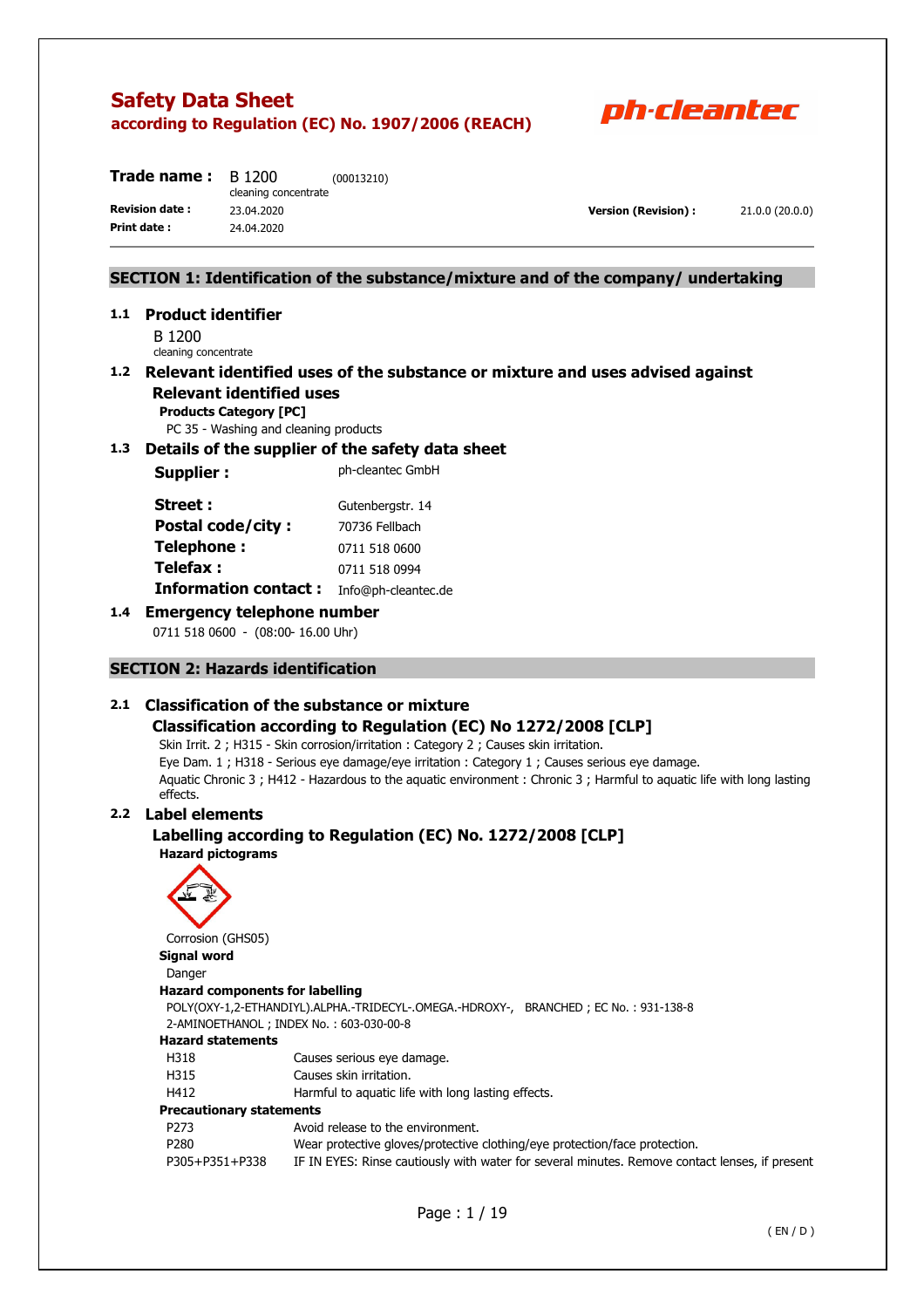

| <b>Trade name:</b> $B$ 1200 |                      | (00013210) |                      |                 |
|-----------------------------|----------------------|------------|----------------------|-----------------|
|                             | cleaning concentrate |            |                      |                 |
| <b>Revision date:</b>       | 23.04.2020           |            | Version (Revision) : | 21.0.0 (20.0.0) |
| Print date:                 | 24.04.2020           |            |                      |                 |
|                             |                      |            |                      |                 |

and easy to do. Continue rinsing.

P501 Dispose of contents/container according to local regulations

#### **Special rules for supplemental label elements for certain mixtures**

EUH208 Contains ORANGE, SWEET, EXTRACT.May produce an allergic reaction.

### **Additional information**

P302+P352 - IF ON SKIN: Wash with plenty of water. P362+P364 - Take off contaminated clothing and wash it before reuse.

### **2.3 Other hazards**

None

### **SECTION 3: Composition/information on ingredients**

AQUEOUS MILD ALCALINE SOLUTION, SURFACTANTS, ADDITIVES, LOW-SALT

### **3.2 Mixtures**

| <b>Hazardous ingredients</b>                           |                                                                                                                                          |
|--------------------------------------------------------|------------------------------------------------------------------------------------------------------------------------------------------|
|                                                        | 2-(2-BUTOXYETHOXY)ETHANOL ; REACH No. : 01-2119475104-44 ; EC No. : 203-961-6; CAS No. : 112-34-5                                        |
| Weight fraction:                                       | $\geq$ 5 - < 10 %                                                                                                                        |
| Classification 1272/2008 [CLP] :                       | Eye Irrit. 2; H319                                                                                                                       |
|                                                        | POLY(OXY-1,2-ETHANDIYL).ALPHA.-TRIDECYL-.OMEGA.-HDROXY-, BRANCHED; EC No.: 931-138-8; CAS No.: 69011-36-5                                |
| Weight fraction:                                       | $\geq$ 5 - < 10 %                                                                                                                        |
| Classification 1272/2008 [CLP]:                        | Eye Dam. 1 ; H318 Acute Tox. 4 ; H302                                                                                                    |
| EC No.: 931-986-9; CAS No.: 68439-51-0                 | ALCOHOLS, C 12-14 (EVEN NUMBERED), ETHOXYLATED, PROPOXYLATED (> 2,5 MOLES EO/PO); REACH No.: Polymer;                                    |
| Weight fraction:                                       | $\geq 1 - 5\%$                                                                                                                           |
| Classification 1272/2008 [CLP] :                       | Aquatic Chronic 3 ; H412                                                                                                                 |
|                                                        | 2-AMINOETHANOL; REACH No.: 01-2119486455-28; EC No.: 205-483-3; CAS No.: 141-43-5                                                        |
| Weight fraction:                                       | $\geq 1 - < 3\%$                                                                                                                         |
| Classification 1272/2008 [CLP] :                       | Skin Corr. 1B; H314 Eye Dam. 1; H318 Acute Tox. 4; H302 Acute Tox. 4; H312<br>Acute Tox. 4; H332 STOT SE 3; H335 Aquatic Chronic 3; H412 |
| No.: 68891-38-3                                        | ALCOHOLS, C12-C14, ETHOXYLATED, SULFATED, SODIUM SALT; REACH No.: 01-2119488639-16; EC No.: 500-234-8; CAS                               |
| Weight fraction:                                       | $\geq 1 - 5\%$                                                                                                                           |
| Classification 1272/2008 [CLP] :                       | Eye Dam. 1; H318 Skin Irrit. 2; H315 Aquatic Chronic 3; H412                                                                             |
|                                                        | ORANGE, SWEET, EXTRACT; REACH No.: 01-2119493353-35; EC No.: 232-433-8; CAS No.: 8028-48-6                                               |
| Weight fraction:                                       | $\geq 0.5 - < 1\%$                                                                                                                       |
| Classification 1272/2008 [CLP] :                       | Flam. Lig. 3; H226 Asp. Tox. 1; H304 Skin Irrit. 2; H315 Skin Sens. 1; H317<br>Aquatic Chronic 2; H411                                   |
|                                                        | MERCAPTOBENZOTHIAZOLE SODIUM SALT ; REACH No.: 01-2119493018-35 ; EC No.: 219-660-8; CAS No.: 2492-26-4                                  |
| Weight fraction:                                       | $\geq$ 0,25 - < 0,5 %                                                                                                                    |
| Classification 1272/2008 [CLP] :                       | Skin Corr. 1B; H314 Aquatic Acute 1; H400 Aquatic Chronic 1; H410                                                                        |
| <b>Candidate List according to Article 59 of REACH</b> | This mixture contains the following substances of very high concern (SVHC) which are included in the                                     |
| None                                                   |                                                                                                                                          |
| authorisation according to Annex XIV of REACH          | This mixture contains the following substances of very high concern (SVHC) which are subject to                                          |
| None                                                   |                                                                                                                                          |
| <b>Additional information</b>                          |                                                                                                                                          |
| Full text of H- and EUH-phrases: see section 16.       |                                                                                                                                          |

### **SECTION 4: First aid measures**

### **4.1 Description of first aid measures**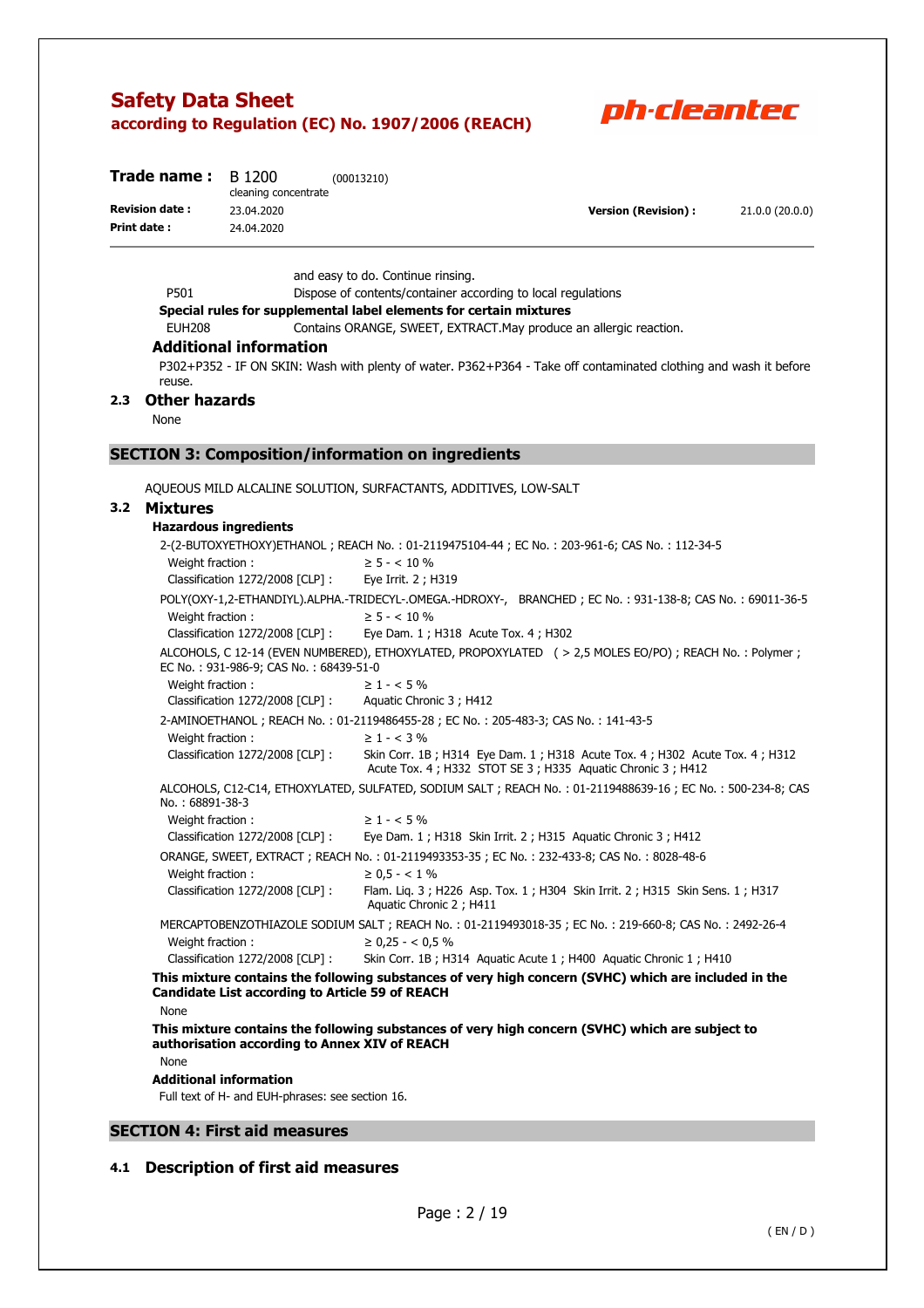

| Trade name:           | B 1200<br>cleaning concentrate | (00013210) |
|-----------------------|--------------------------------|------------|
| <b>Revision date:</b> | 23.04.2020                     |            |
| Print date:           | 24.04.2020                     |            |

**Version (Revision) :** 21.0.0 (20.0.0)

#### **General information**

In case of accident or unwellness, seek medical advice immediately (show directions for use or safety data sheet if possible). Remove affected person from the danger area and lay down. Never give anything by mouth to an unconscious person or a person with cramps. If unconscious place in recovery position and seek medical advice.

#### **Following inhalation**

Remove casualty to fresh air and keep warm and at rest. In case of respiratory tract irritation, consult a physician.

#### **In case of skin contact**

Change contaminated, saturated clothing. Subsequently wash off with: Water and soap

#### **After eye contact**

Rinse immediately carefully and thoroughly with eye-bath or water. In case of eye irritation consult an ophthalmologist.

#### **After ingestion**

Do NOT induce vomiting. If accidentally swallowed rinse the mouth with plenty of water (only if the person is conscious) and obtain immediate medical attention. Let water be drunken in little sips (dilution effect).

# **4.2 Most important symptoms and effects, both acute and delayed**

Dizziness Headache Impairment of vision Nausea Vomiting

#### **4.3 Indication of any immediate medical attention and special treatment needed**  First Aid, decontamination, treatment of symptoms.

### **SECTION 5: Firefighting measures**

Co-ordinate fire-fighting measures to the fire surroundings.

### **5.1 Extinguishing media**

### **Suitable extinguishing media**

alcohol resistant foam Carbon dioxide (CO2) Extinguishing powder Water spray jet

#### **Unsuitable extinguishing media**

Full water jet

### **5.2 Special hazards arising from the substance or mixture**

In case of fire may be liberated: Carbon monoxide Carbon dioxide (CO2)

#### **5.3 Advice for firefighters**

In case of fire: Wear self-contained breathing apparatus. Protective clothing.

### **5.4 Additional information**

Collect contaminated fire extinguishing water separately. This must not be discharged into drains. Move undamaged containers from immediate hazard area if it can be done safely.

### **SECTION 6: Accidental release measures**

#### **6.1 Personal precautions, protective equipment and emergency procedures**

Use personal protection equipment. Remove all sources of ignition. Wear breathing apparatus if exposed to vapours/dusts/aerosols. Provide adequate ventilation. See protective measures under point 7 and 8.

#### **6.2 Environmental precautions**

Do not allow to enter into soil/subsoil. Do not allow to enter into surface water or drains. Use water spray jet to minimise or disperse vapours.

### **6.3 Methods and material for containment and cleaning up**

Absorb with liquid-binding material (e.g. sand, diatomaceous earth, acid- or universal binding agents). Collect in closed and suitable containers for disposal. Clear contaminated areas thoroughly.

### **6.4 Reference to other sections**

Safe handling: see section 7 Personal protection equipment: see section 8 Disposal: see section 13 National regulations see section 15.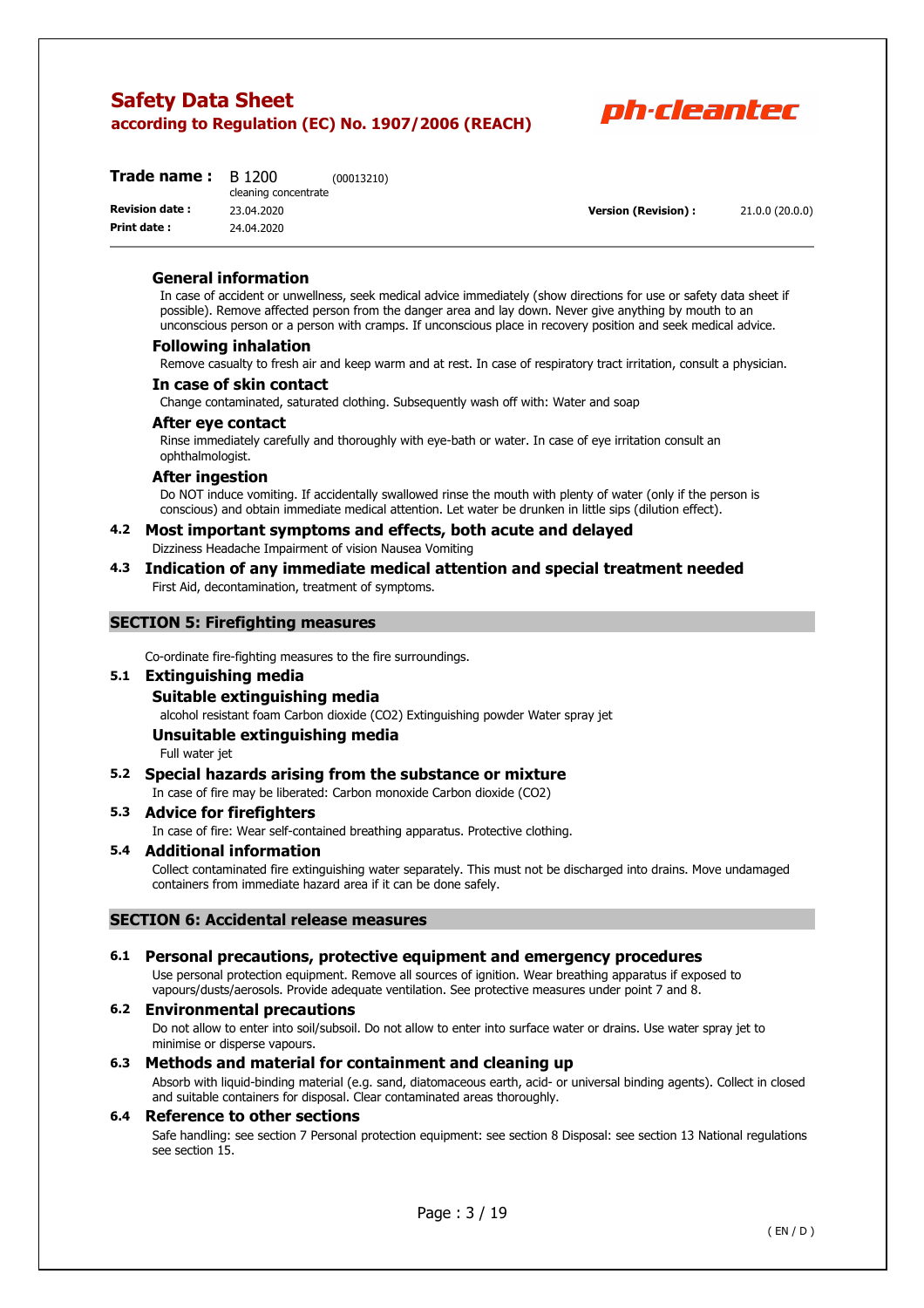

| Trade name :          | B 1200<br>cleaning concentrate | (00013210) |
|-----------------------|--------------------------------|------------|
| <b>Revision date:</b> | 23.04.2020                     |            |
| Print date:           | 24.04.2020                     |            |

**Version (Revision) :** 21.0.0 (20.0.0)

### **SECTION 7: Handling and storage**



### **7.1 Precautions for safe handling**

If handled uncovered, arrangements with local exhaust ventilation have to be used. If local exhaust ventilation is not possible or not sufficient, the entire working area should be ventilated by technical means.

#### **Protective measures**

All work processes must always be designed so that the following is excluded: Inhalation of vapours or spray/mists **Measures to prevent fire** 

Usual measures for fire prevention. Keep away from sources of heat (e.g. hot surfaces), sparks and open flames. **Measures to prevent aerosol and dust generation** 

Vapours/aerosols should be exhausted directly at the point of origin. Use only in well-ventilated areas. **Environmental precautions** 

Shafts and sewers must be protected from entry of the product.

# **7.2 Conditions for safe storage, including any incompatibilities**

**Hints on joint storage** 

**Storage class (TRGS 510) :** 12

### **7.3 Specific end use(s)**

None

### **SECTION 8: Exposure controls/personal protection**

#### **8.1 Control parameters**

## **Occupational exposure limit values**

| occupational exposure limit values           |                                    |
|----------------------------------------------|------------------------------------|
| 2-(2-BUTOXYETHOXY)ETHANOL; CAS No.: 112-34-5 |                                    |
| Limit value type (country of origin):        | TRGS 900 (D)                       |
| Limit value:                                 | 10 ppm / 67 mg/m <sup>3</sup>      |
| Peak limitation:                             | 1,5(1)                             |
| Remark:                                      | Y                                  |
| Version:                                     | 29.03.2019                         |
| Limit value type (country of origin):        | STEL (EC)                          |
| Limit value:                                 | 15 ppm $/$ 101,2 mg/m <sup>3</sup> |
| Version:                                     | 20.06.2019                         |
| Limit value type (country of origin):        | TWA (EC)                           |
| Limit value:                                 | 10 ppm / $67,5$ mg/m <sup>3</sup>  |
| Version:                                     | 20.06.2019                         |
| 2-AMINOETHANOL ; CAS No.: 141-43-5           |                                    |
| Limit value type (country of origin):        | TRGS 900 (D)                       |

| Limit value type (country of origin) : TWA (EC) |                                   |
|-------------------------------------------------|-----------------------------------|
| Limit value:                                    | 10 ppm / $67,5$ mg/m <sup>3</sup> |
| Version:                                        | 20.06.2019                        |
| -AMINOETHANOL ; CAS No. : 141-43-5              |                                   |
| Limit value type (country of origin):           | TRGS 900 (D)                      |
| Limit value:                                    | 0,2 ppm $/$ 0,5 mg/m <sup>3</sup> |
| Peak limitation:                                | 1(I)                              |
| Remark:                                         | H, Sh, Y                          |
| Version:                                        | 29.03.2019                        |
| Limit value type (country of origin) :          | STEL (EC)                         |
| Limit value:                                    | 3 ppm $/7.6$ mg/m <sup>3</sup>    |
| Remark:                                         | н                                 |
| Version:                                        | 31.01.2018                        |
| Limit value type (country of origin) :          | TWA (EC)                          |
| Limit value:                                    | 1 ppm $/$ 2,5 mg/m <sup>3</sup>   |
| Remark:                                         | н                                 |
|                                                 |                                   |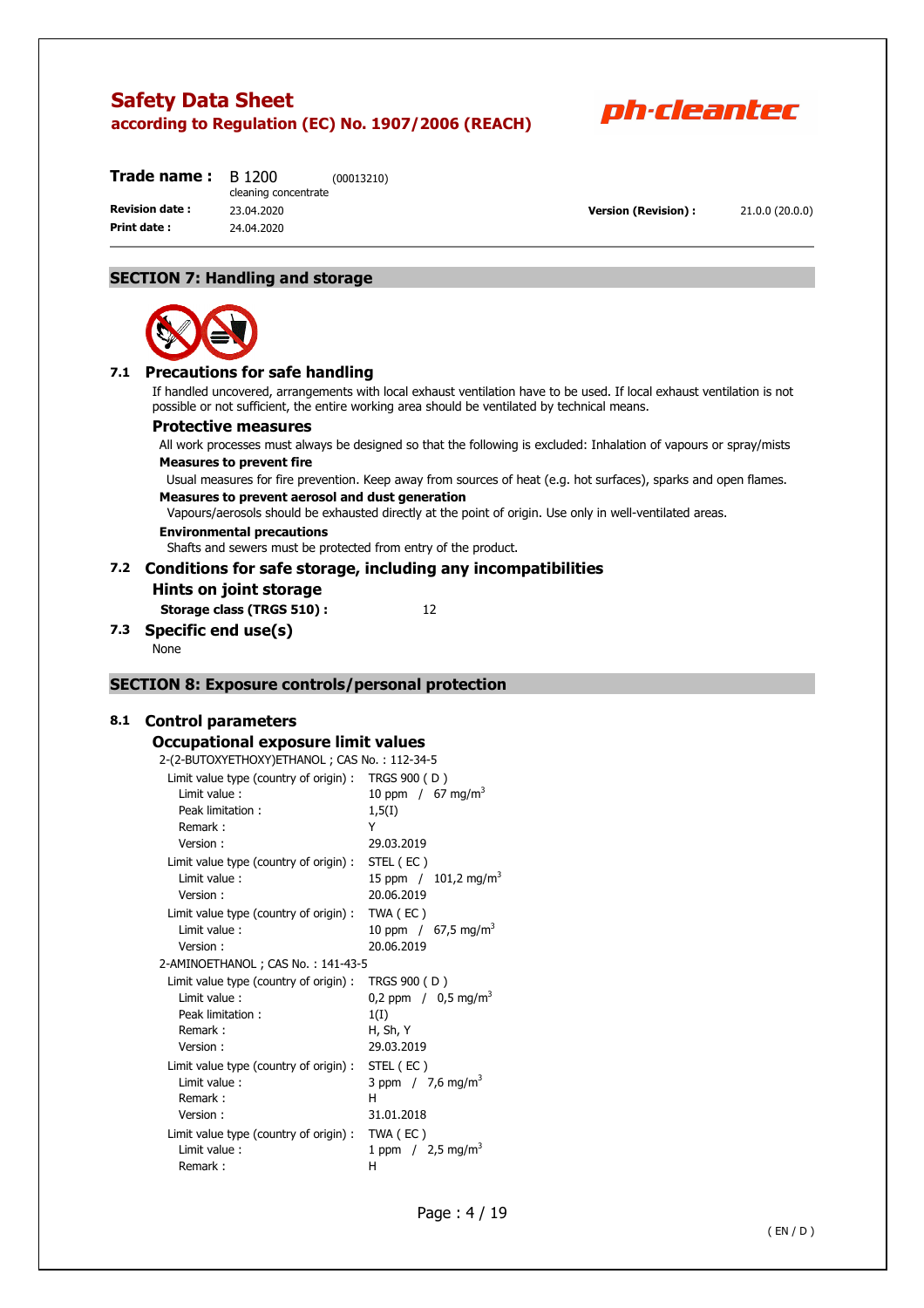

| Trade name:           | B 1200<br>cleaning concentrate                | (00013210)                                                                                 |                            |                 |
|-----------------------|-----------------------------------------------|--------------------------------------------------------------------------------------------|----------------------------|-----------------|
| <b>Revision date:</b> | 23.04.2020                                    |                                                                                            | <b>Version (Revision):</b> | 21.0.0 (20.0.0) |
| <b>Print date:</b>    | 24.04.2020                                    |                                                                                            |                            |                 |
|                       |                                               |                                                                                            |                            |                 |
| Version:              |                                               | 31.01.2018                                                                                 |                            |                 |
|                       | 2,2',2''-NITRILOTRIETHANOL; CAS No.: 102-71-6 |                                                                                            |                            |                 |
|                       |                                               | Limit value type (country of origin) : TRGS 900 (D)                                        |                            |                 |
| Parameter:            |                                               | E: inhalable fraction                                                                      |                            |                 |
| Limit value :         |                                               | 1 mg/m $3$                                                                                 |                            |                 |
|                       | Peak limitation:                              | 1(I)                                                                                       |                            |                 |
| Remark:               |                                               | Y                                                                                          |                            |                 |
| Version:              |                                               | 29.03.2019                                                                                 |                            |                 |
|                       | <b>DNEL-/PNEC-values</b>                      |                                                                                            |                            |                 |
| <b>DNEL/DMEL</b>      |                                               |                                                                                            |                            |                 |
| Limit value type :    |                                               | DNEL Consumer (local) (2-(2-BUTOXYETHOXY) ETHANOL; CAS No.: 112-34-5)                      |                            |                 |
| Exposure route:       |                                               | Inhalation                                                                                 |                            |                 |
|                       | Exposure frequency:                           | Short-term                                                                                 |                            |                 |
| Limit value:          |                                               | 60,7 mg/m <sup>3</sup>                                                                     |                            |                 |
| Limit value type :    |                                               | DNEL Consumer (local and systemic) (2-(2-BUTOXYETHOXY)ETHANOL; CAS No.:<br>$112 - 34 - 5)$ |                            |                 |
| Exposure route:       |                                               | Inhalation                                                                                 |                            |                 |
|                       | Exposure frequency:                           | Long-term                                                                                  |                            |                 |
| Limit value:          |                                               | 40,5 mg/m <sup>3</sup>                                                                     |                            |                 |
| Limit value type :    |                                               | DNEL Consumer (systemic) (2-(2-BUTOXYETHOXY)ETHANOL; CAS No.: 112-34-5)                    |                            |                 |
| Exposure route:       |                                               | Dermal                                                                                     |                            |                 |
|                       | Exposure frequency:                           | Long-term                                                                                  |                            |                 |
| Limit value:          |                                               | 50 mg/kg                                                                                   |                            |                 |
| Limit value type :    |                                               | DNEL Consumer (systemic) (2-(2-BUTOXYETHOXY)ETHANOL; CAS No.: 112-34-5)                    |                            |                 |
| Exposure route:       |                                               | Oral                                                                                       |                            |                 |
|                       | Exposure frequency:                           | Long-term                                                                                  |                            |                 |
| Limit value :         |                                               | 5 mg/kg                                                                                    |                            |                 |
| Limit value type :    |                                               | DNEL worker (local) (2-(2-BUTOXYETHOXY)ETHANOL; CAS No.: 112-34-5)                         |                            |                 |
| Exposure route:       |                                               | Inhalation                                                                                 |                            |                 |
|                       | Exposure frequency:                           | Short-term                                                                                 |                            |                 |
| Limit value :         |                                               | 101,2 mg/m <sup>3</sup>                                                                    |                            |                 |
| Limit value type :    |                                               | DNEL worker (local and systemic) (2-(2-BUTOXYETHOXY)ETHANOL; CAS No.: 112-<br>$34-5)$      |                            |                 |
| Exposure route:       |                                               | Inhalation                                                                                 |                            |                 |
|                       | Exposure frequency:                           | Long-term                                                                                  |                            |                 |
| Limit value :         |                                               | 67,5 mg/m <sup>3</sup>                                                                     |                            |                 |
| Limit value type :    |                                               | DNEL worker (systemic) (2-(2-BUTOXYETHOXY)ETHANOL; CAS No.: 112-34-5)                      |                            |                 |
| Exposure route:       |                                               | Dermal                                                                                     |                            |                 |
|                       | Exposure frequency:                           | Long-term                                                                                  |                            |                 |
| Limit value:          |                                               | 83 mg/kg                                                                                   |                            |                 |
| Limit value type :    |                                               | DNEL Consumer (local) (2-AMINOETHANOL; CAS No.: 141-43-5)                                  |                            |                 |
| Exposure route :      |                                               | Oral                                                                                       |                            |                 |
|                       | Exposure frequency :                          | Long-term                                                                                  |                            |                 |
| Limit value:          |                                               | 3,75 mg/kg                                                                                 |                            |                 |
| Limit value type :    |                                               | DNEL Consumer (local) (2-AMINOETHANOL; CAS No.: 141-43-5)                                  |                            |                 |
| Exposure route:       |                                               | Inhalation                                                                                 |                            |                 |
|                       | Exposure frequency:                           | Long-term                                                                                  |                            |                 |
| Limit value:          |                                               | 2 mg/m <sup>3</sup>                                                                        |                            |                 |
| Limit value type :    |                                               | DNEL Consumer (systemic) (2-AMINOETHANOL; CAS No.: 141-43-5)                               |                            |                 |
| Exposure route:       |                                               | Dermal                                                                                     |                            |                 |
|                       | Exposure frequency:                           | Long-term                                                                                  |                            |                 |
| Limit value :         |                                               | $0,24$ mg/kg                                                                               |                            |                 |
| Limit value type :    |                                               | DNEL worker (systemic) (2-AMINOETHANOL; CAS No.: 141-43-5)                                 |                            |                 |
| Exposure route :      |                                               | Dermal                                                                                     |                            |                 |
|                       | Exposure frequency:                           | Long-term                                                                                  |                            |                 |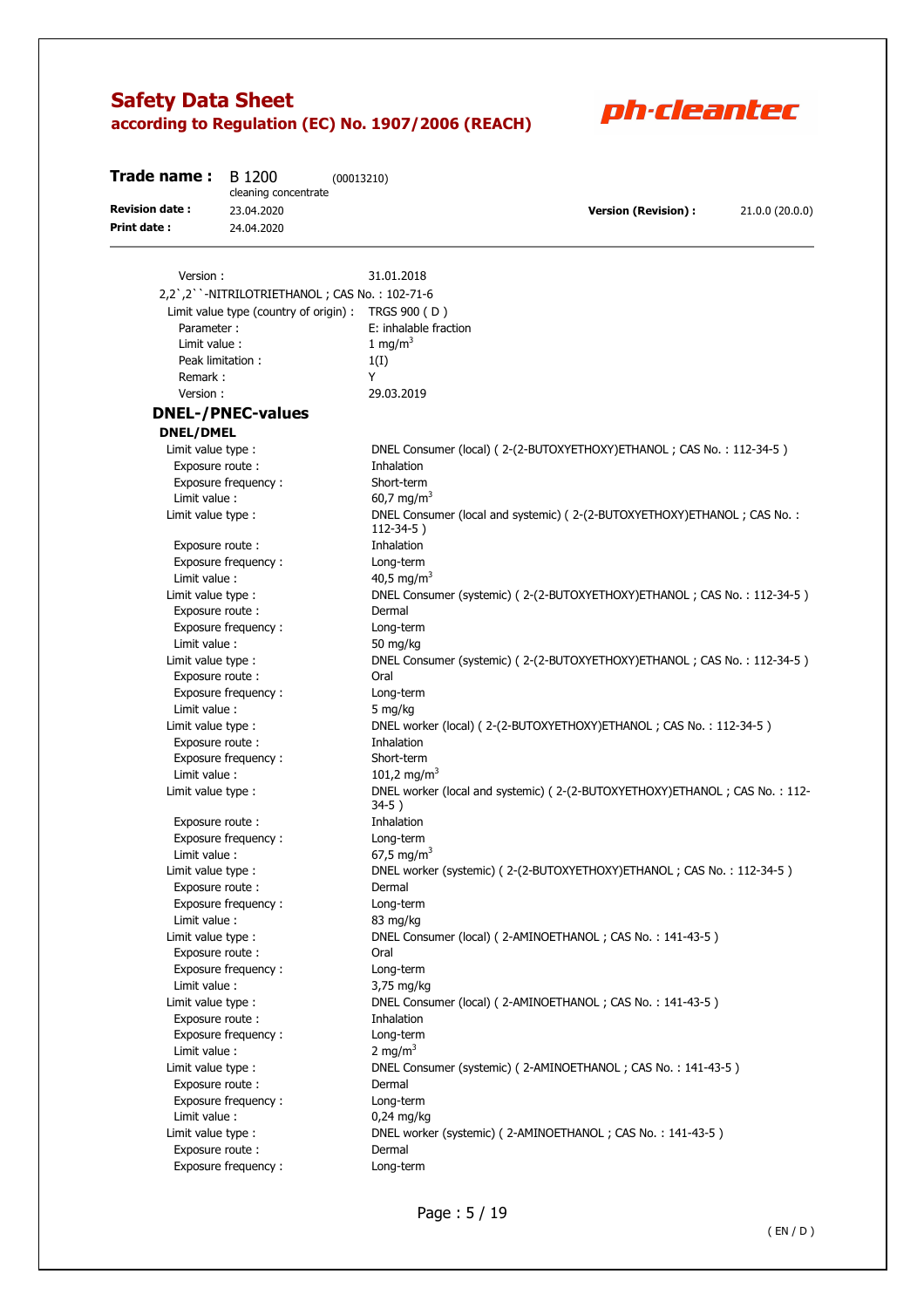

| Trade name:<br>B 1200<br>(00013210)<br>cleaning concentrate |                     |                                                                                                            |
|-------------------------------------------------------------|---------------------|------------------------------------------------------------------------------------------------------------|
| <b>Revision date:</b>                                       | 23.04.2020          | <b>Version (Revision):</b><br>21.0.0 (20.0.0)                                                              |
| <b>Print date:</b>                                          | 24.04.2020          |                                                                                                            |
|                                                             |                     |                                                                                                            |
| Limit value:                                                |                     | 1 mg/kg                                                                                                    |
| Limit value type :                                          |                     | DNEL worker (systemic) (2-AMINOETHANOL; CAS No.: 141-43-5)                                                 |
|                                                             | Exposure route:     | Inhalation                                                                                                 |
|                                                             | Exposure frequency: | Long-term                                                                                                  |
| Limit value:                                                |                     | 3,3 mg/m <sup>3</sup>                                                                                      |
| Limit value type :                                          |                     | DNEL Consumer (systemic) ( ALCOHOLS, C12-C14, ETHOXYLATED, SULFATED,<br>SODIUM SALT ; CAS No.: 68891-38-3) |
|                                                             | Exposure route:     | Dermal                                                                                                     |
|                                                             | Exposure frequency: | Long-term                                                                                                  |
| Limit value:                                                |                     | 1650 mg/kg                                                                                                 |
| Limit value type :                                          |                     | DNEL Consumer (systemic) ( ALCOHOLS, C12-C14, ETHOXYLATED, SULFATED,<br>SODIUM SALT ; CAS No.: 68891-38-3) |
|                                                             | Exposure route:     | Inhalation                                                                                                 |
|                                                             | Exposure frequency: | Long-term                                                                                                  |
| Limit value:                                                |                     | 52 mg/m <sup>3</sup>                                                                                       |
| Limit value type :                                          |                     | DNEL Consumer (systemic) ( ALCOHOLS, C12-C14, ETHOXYLATED, SULFATED,<br>SODIUM SALT ; CAS No.: 68891-38-3) |
|                                                             | Exposure route:     | Oral                                                                                                       |
|                                                             | Exposure frequency: | Long-term                                                                                                  |
| Limit value:                                                |                     | $15 \text{ mg/kg}$                                                                                         |
| Limit value type :                                          |                     | DNEL worker (systemic) ( ALCOHOLS, C12-C14, ETHOXYLATED, SULFATED, SODIUM<br>SALT; CAS No.: 68891-38-3)    |
|                                                             | Exposure route:     | Dermal                                                                                                     |
|                                                             | Exposure frequency: | Long-term                                                                                                  |
| Limit value:                                                |                     | 2750 mg/kg                                                                                                 |
| Limit value type :                                          |                     | DNEL worker (systemic) ( ALCOHOLS, C12-C14, ETHOXYLATED, SULFATED, SODIUM<br>SALT ; CAS No.: 68891-38-3)   |
|                                                             | Exposure route:     | Inhalation                                                                                                 |
|                                                             | Exposure frequency: | Long-term                                                                                                  |
| Limit value:                                                |                     | 175 mg/m <sup>3</sup>                                                                                      |
| Limit value type :                                          |                     | DNEL Consumer (local) (ORANGE, SWEET, EXTRACT; CAS No.: 8028-48-6)                                         |
|                                                             | Exposure route:     | Dermal                                                                                                     |
|                                                             | Exposure frequency: | Short-term                                                                                                 |
| Limit value :                                               |                     | 92,9 $\mu$ g/cm <sup>2</sup>                                                                               |
| Limit value type :                                          |                     | DNEL Consumer (systemic) (ORANGE, SWEET, EXTRACT; CAS No.: 8028-48-6)<br>Oral                              |
|                                                             | Exposure route:     |                                                                                                            |
|                                                             | Exposure frequency: | Long-term<br>4,44 mg/kg                                                                                    |
| Limit value:                                                |                     | DNEL Consumer (systemic) (ORANGE, SWEET, EXTRACT; CAS No.: 8028-48-6)                                      |
| Limit value type :                                          | Exposure route:     | Dermal                                                                                                     |
|                                                             | Exposure frequency: | Long-term                                                                                                  |
| Limit value :                                               |                     | 4,44 mg/kg                                                                                                 |
| Limit value type :                                          |                     | DNEL Consumer (systemic) (ORANGE, SWEET, EXTRACT; CAS No.: 8028-48-6)                                      |
|                                                             | Exposure route:     | Inhalation                                                                                                 |
|                                                             | Exposure frequency: | Long-term                                                                                                  |
| Limit value :                                               |                     | 7,78 mg/m <sup>3</sup>                                                                                     |
| Limit value type :                                          |                     | DNEL worker (local) (ORANGE, SWEET, EXTRACT; CAS No.: 8028-48-6)                                           |
|                                                             | Exposure route:     | Dermal                                                                                                     |
|                                                             | Exposure frequency: | Short-term                                                                                                 |
| Limit value:                                                |                     | 185,8 $\mu$ g/cm <sup>2</sup>                                                                              |
| Limit value type :                                          |                     | DNEL worker (systemic) (ORANGE, SWEET, EXTRACT; CAS No.: 8028-48-6)                                        |
|                                                             | Exposure route:     | Dermal                                                                                                     |
|                                                             | Exposure frequency: | Long-term                                                                                                  |
| Limit value :                                               |                     | 8,89 mg/kg                                                                                                 |
| Limit value type :                                          |                     | DNEL worker (systemic) (ORANGE, SWEET, EXTRACT; CAS No.: 8028-48-6)                                        |
|                                                             | Exposure route:     | Inhalation                                                                                                 |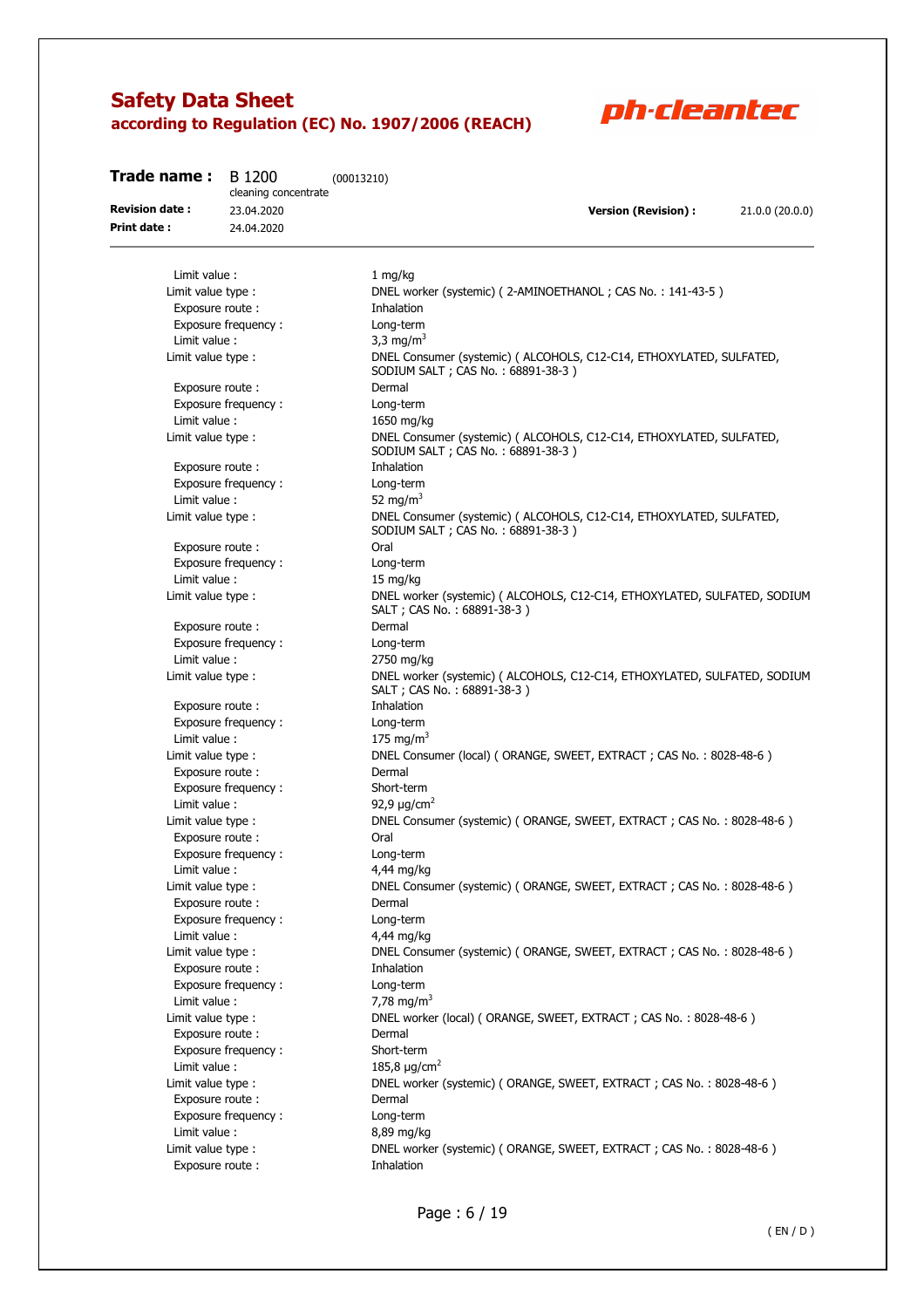

| Trade name:                        | B 1200<br>cleaning concentrate | (00013210)                                                                                                            |
|------------------------------------|--------------------------------|-----------------------------------------------------------------------------------------------------------------------|
| <b>Revision date:</b>              | 23.04.2020                     | <b>Version (Revision):</b><br>21.0.0 (20.0.0)                                                                         |
| <b>Print date:</b>                 | 24.04.2020                     |                                                                                                                       |
|                                    |                                |                                                                                                                       |
|                                    | Exposure frequency:            | Long-term                                                                                                             |
| Limit value :                      |                                | 31,1 mg/m <sup>3</sup>                                                                                                |
| <b>PNEC</b>                        |                                |                                                                                                                       |
| Limit value type :                 |                                | PNEC (Aquatic, freshwater) (2-(2-BUTOXYETHOXY)ETHANOL; CAS No.: 112-34-5)                                             |
| Limit value:                       |                                | $1,1$ mg/l                                                                                                            |
| Limit value type :                 |                                | PNEC (Aquatic, intermittent release) (2-(2-BUTOXYETHOXY)ETHANOL; CAS No.:<br>$112-34-5$ )                             |
| Limit value:                       |                                | $11$ mg/l                                                                                                             |
| Limit value type :                 |                                | PNEC (Aquatic, marine water) (2-(2-BUTOXYETHOXY) ETHANOL; CAS No.: 112-34-5                                           |
| Limit value:                       |                                | $0,11$ mg/l                                                                                                           |
| Limit value type :                 |                                | PNEC (Sediment, freshwater) (2-(2-BUTOXYETHOXY)ETHANOL; CAS No.: 112-34-5<br>$\lambda$                                |
| Limit value:                       |                                | $4,4$ mg/kg                                                                                                           |
| Limit value type :                 |                                | PNEC (Sediment, marine water) (2-(2-BUTOXYETHOXY) ETHANOL; CAS No.: 112-<br>34-5)                                     |
| Limit value:                       |                                | $0,44$ mg/kg                                                                                                          |
| Limit value type :                 |                                | PNEC (Soil) (2-(2-BUTOXYETHOXY)ETHANOL; CAS No.: 112-34-5)                                                            |
| Limit value:                       |                                | $0.32$ mg/kg                                                                                                          |
| Limit value type :                 |                                | PNEC (Secondary poisoning) (2-(2-BUTOXYETHOXY)ETHANOL; CAS No.: 112-34-5<br>$\mathcal{L}$                             |
| Limit value:                       |                                | 56 mg/kg                                                                                                              |
| Limit value type :                 |                                | PNEC (Sewage treatment plant) (2-(2-BUTOXYETHOXY)ETHANOL; CAS No.: 112-<br>$34-5)$                                    |
| Limit value:                       |                                | 200 mg/l                                                                                                              |
| Limit value type :                 |                                | PNEC (Aquatic, freshwater) (2-AMINOETHANOL; CAS No.: 141-43-5)                                                        |
| Limit value:                       |                                | $0,085$ mg/l                                                                                                          |
| Limit value type :                 |                                | PNEC (Aquatic, intermittent release) (2-AMINOETHANOL; CAS No.: 141-43-5)                                              |
| Limit value:                       |                                | $0,028$ mg/l                                                                                                          |
| Limit value type :                 |                                | PNEC (Aquatic, marine water) (2-AMINOETHANOL; CAS No.: 141-43-5)                                                      |
| Limit value:                       |                                | 0,0085 mg/l                                                                                                           |
| Limit value type :                 |                                | PNEC (Sediment, freshwater) (2-AMINOETHANOL; CAS No.: 141-43-5)                                                       |
| Limit value :                      |                                | 0,434 mg/kg                                                                                                           |
| Limit value type :<br>Limit value: |                                | PNEC (Sediment, marine water) (2-AMINOETHANOL; CAS No.: 141-43-5)<br>0,0434 mg/kg                                     |
| Limit value type :                 |                                | PNEC (Soil) (2-AMINOETHANOL; CAS No.: 141-43-5)                                                                       |
| Limit value:                       |                                | 0,0367 mg/kg                                                                                                          |
| Limit value type :                 |                                | PNEC (Sewage treatment plant) (2-AMINOETHANOL; CAS No.: 141-43-5)                                                     |
| Limit value:                       |                                | $100$ mg/l                                                                                                            |
| Limit value type :                 |                                | PNEC (Aquatic, freshwater) ( ALCOHOLS, C12-C14, ETHOXYLATED, SULFATED,<br>SODIUM SALT ; CAS No. : 68891-38-3)         |
| Limit value :                      |                                | $0,24$ mg/l                                                                                                           |
| Limit value type :                 |                                | PNEC (Aquatic, intermittent release) ( ALCOHOLS, C12-C14, ETHOXYLATED,<br>SULFATED, SODIUM SALT; CAS No.: 68891-38-3) |
| Limit value:                       |                                | $0,071$ mg/l                                                                                                          |
| Limit value type :                 |                                | PNEC (Aquatic, marine water) ( ALCOHOLS, C12-C14, ETHOXYLATED, SULFATED,<br>SODIUM SALT ; CAS No.: 68891-38-3)        |
| Limit value:                       |                                | $0,024$ mg/l                                                                                                          |
| Limit value type :                 |                                | PNEC (Sediment, freshwater) ( ALCOHOLS, C12-C14, ETHOXYLATED, SULFATED,<br>SODIUM SALT ; CAS No.: 68891-38-3)         |
| Limit value :                      |                                | 0,9168 mg/kg                                                                                                          |
| Limit value type :                 |                                | PNEC (Sediment, marine water) ( ALCOHOLS, C12-C14, ETHOXYLATED, SULFATED,<br>SODIUM SALT ; CAS No.: 68891-38-3)       |
| Limit value:                       |                                | 0,09168 mg/kg                                                                                                         |
| Limit value type :                 |                                | PNEC (Soil) ( ALCOHOLS, C12-C14, ETHOXYLATED, SULFATED, SODIUM SALT ; CAS<br>No.: 68891-38-3)                         |
| Limit value :                      |                                | 7,5 mg/kg                                                                                                             |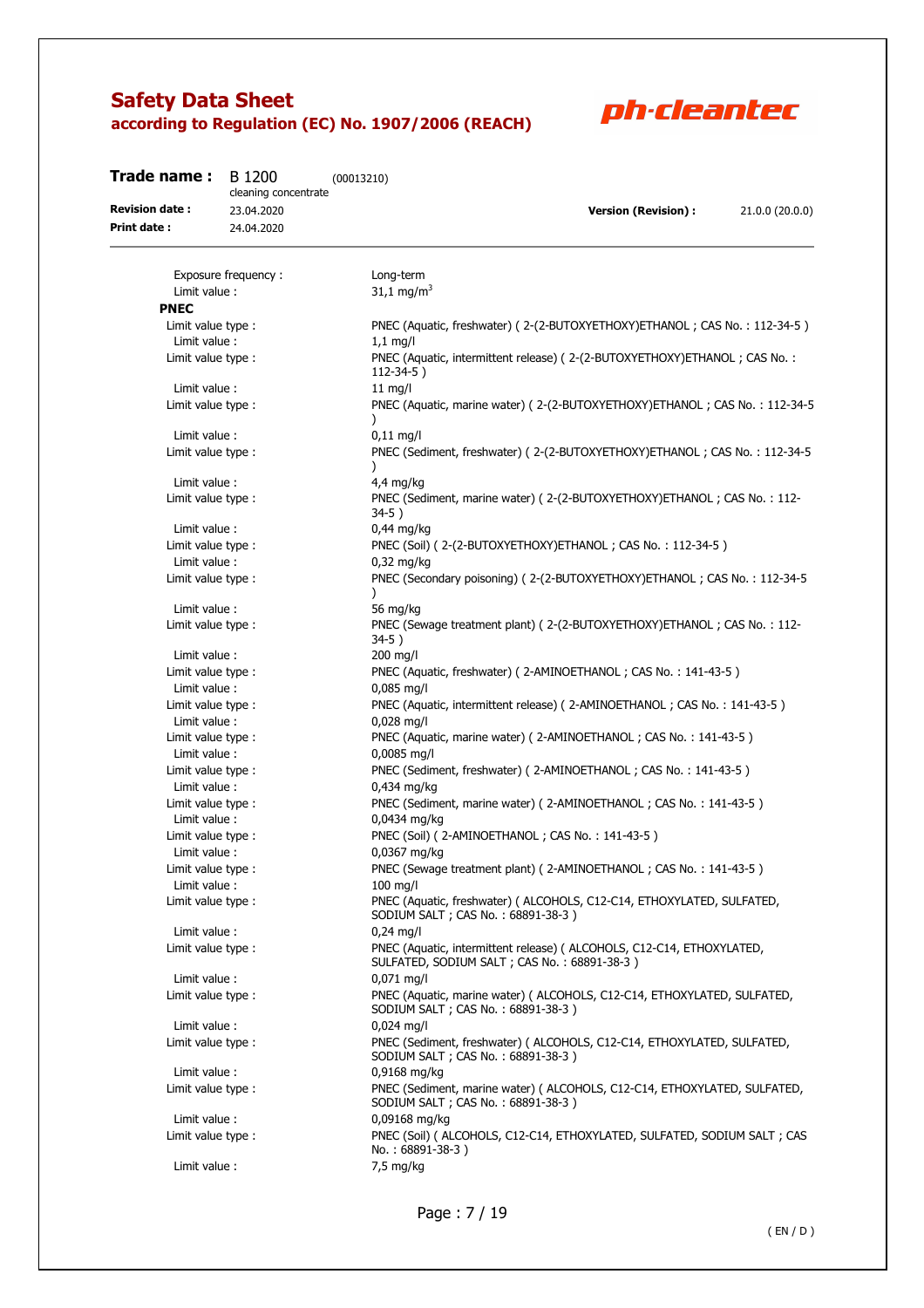

| Trade name:           | B 1200<br>cleaning concentrate | (00013210)                         |                                                                              |                 |  |
|-----------------------|--------------------------------|------------------------------------|------------------------------------------------------------------------------|-----------------|--|
| <b>Revision date:</b> | 23.04.2020                     |                                    | <b>Version (Revision):</b>                                                   | 21.0.0 (20.0.0) |  |
| Print date:           | 24.04.2020                     |                                    |                                                                              |                 |  |
| Limit value type:     |                                | SODIUM SALT ; CAS No.: 68891-38-3) | PNEC (Sewage treatment plant) (ALCOHOLS, C12-C14, ETHOXYLATED, SULFATED,     |                 |  |
| Limit value:          |                                | 10000 ma/l                         |                                                                              |                 |  |
| Limit value type:     |                                |                                    | PNEC (Aquatic, freshwater) (ORANGE, SWEET, EXTRACT; CAS No.: 8028-48-6)      |                 |  |
| Limit value:          |                                | $5.4 \mu q/l$                      |                                                                              |                 |  |
| Limit value type:     |                                | $48-6)$                            | PNEC (Aquatic, intermittent release) (ORANGE, SWEET, EXTRACT; CAS No.: 8028- |                 |  |
| Limit value:          |                                | 5,77 $\mu$ g/l                     |                                                                              |                 |  |
| Limit value type:     |                                |                                    | PNEC (Aquatic, marine water) (ORANGE, SWEET, EXTRACT; CAS No.: 8028-48-6)    |                 |  |
| Limit value:          |                                | $0,54 \mu g/l$                     |                                                                              |                 |  |
| Limit value type:     |                                |                                    | PNEC (Sediment, freshwater) (ORANGE, SWEET, EXTRACT; CAS No.: 8028-48-6)     |                 |  |
| Limit value:          |                                | $1,3$ mg/kg                        |                                                                              |                 |  |

Limit value type : PNEC (Sediment, marine water) ( ORANGE, SWEET, EXTRACT ; CAS No. : 8028-48-6 ) Limit value : 0,13 mg/kg

Limit value type : PNEC (Soil) (ORANGE, SWEET, EXTRACT ; CAS No. : 8028-48-6)

Limit value : 0,261 mg/kg Limit value type : PNEC (Sewage treatment plant) ( ORANGE, SWEET, EXTRACT ; CAS No. : 8028-48-6 )

#### **8.2 Exposure controls**



## **Personal protection equipment**

Limit value : 2,1 mg/l

## **Eye/face protection**

Eye glasses with side protection

#### **Skin protection**

#### **Hand protection**

**Suitable gloves type** : Gloves with long cuffs **Suitable material** : Butyl caoutchouc (butyl rubber)

**Breakthrough time** : >= 480 min

**Thickness of the glove material** : 0,5 mm

### **Recommended glove articles** : EN ISO 374

**Additional hand protection measures** : Check leak tightness/impermeability prior to use. Do not wear gloves near rotary machines and tools. In the case of wanting to use the gloves again, clean them before taking off and air them well.

**Remark** : The quality of the protective gloves resistant to chemicals must be chosen as a function of the specific working place concentration and quantity of hazardous substances. For special purposes, it is recommended to check the resistance to chemicals of the protective gloves mentioned above together with the supplier of these gloves.

#### **Body protection**

lab coat Overall Chemical resistant safety shoes Only wear fitting, comfortable and clean protective clothing. **Recommended material** : Natural fibres (e.g. cotton) heat-resistant synthetic fibres

#### **Respiratory protection**

If technical exhaust or ventilation measures are not possible or insufficient, respiratory protection must be worn. Respiratory protection necessary at: exceeding exposure limit values / aerosol or mist formation.

#### **Suitable respiratory protection apparatus**

Filtering device (full mask or mouthpiece) with filter : A-P2

#### **General information**

Wash hands before breaks and after work. Apply skin care products after work.

### **SECTION 9: Physical and chemical properties**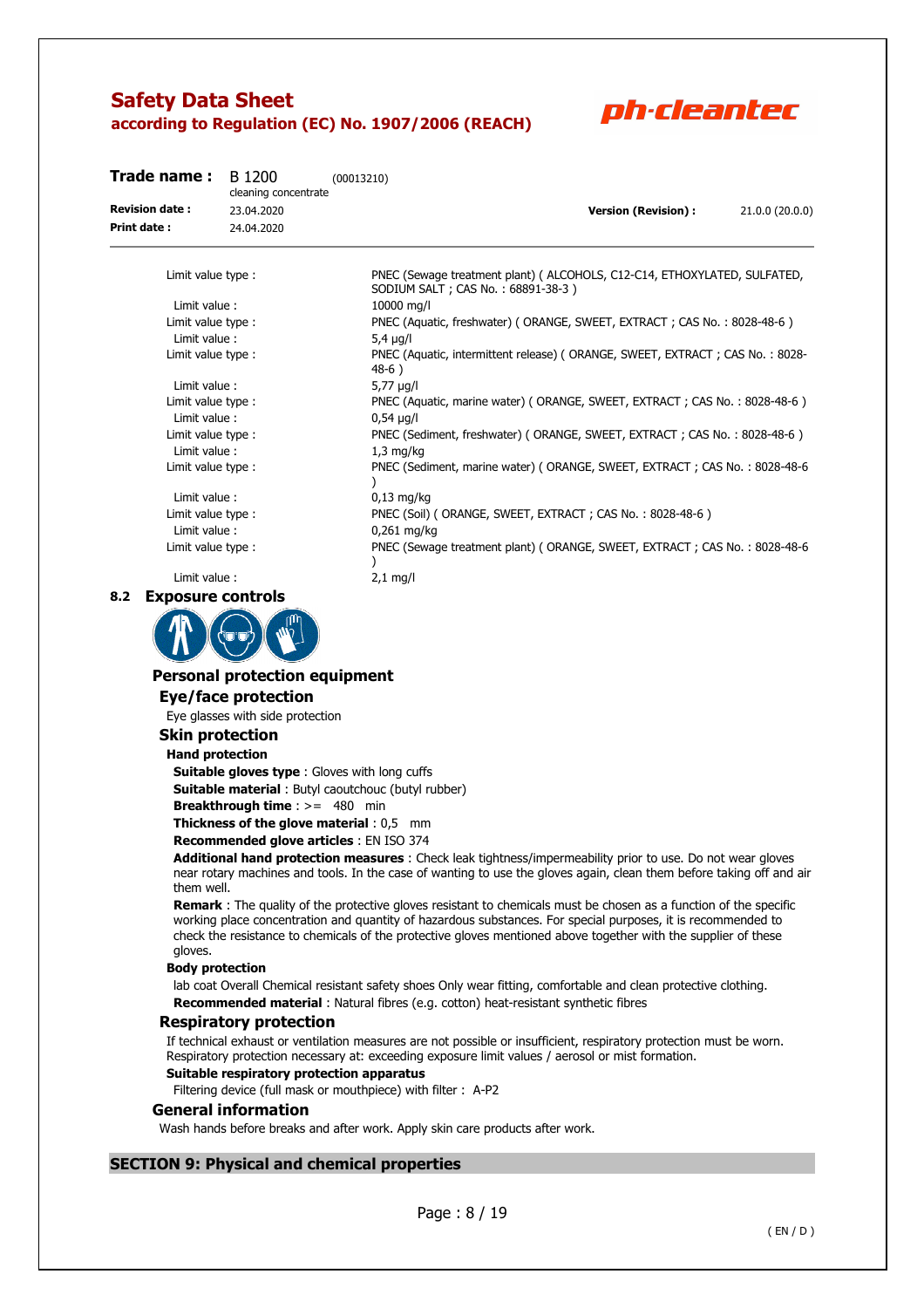

| <b>Trade name:</b> $B$ 1200 | cleaning concentrate | (00013210) |                            |                 |
|-----------------------------|----------------------|------------|----------------------------|-----------------|
| <b>Revision date:</b>       | 23.04.2020           |            | <b>Version (Revision):</b> | 21.0.0 (20.0.0) |
| Print date:                 | 24.04.2020           |            |                            |                 |

### **9.1 Information on basic physical and chemical properties**

| Appearance:                                 | liquid         |                  |         |                   |                   |                    |
|---------------------------------------------|----------------|------------------|---------|-------------------|-------------------|--------------------|
| Colour:                                     | light yellow   |                  |         |                   |                   |                    |
| Odour :                                     | characteristic |                  |         |                   |                   |                    |
| <b>Safety characteristics</b>               |                |                  |         |                   |                   |                    |
| <b>Melting point/freezing point:</b>        |                |                  |         | not determined    |                   |                    |
| Initial boiling point and boiling<br>range: |                | (1013 hPa)       | $\geq$  | 100,0             | °C                |                    |
| Decomposition temperature :                 |                |                  |         | No data available |                   |                    |
| Flash point:                                |                |                  |         | none              |                   | DIN 51755 part 1   |
| Auto-ignition temperature :                 |                |                  |         | none              |                   |                    |
| <b>Oxidising liquids:</b>                   |                |                  |         | Not applicable.   |                   |                    |
| <b>Lower explosion limit:</b>               |                |                  |         | none              |                   |                    |
| <b>Upper explosion limit:</b>               |                |                  |         | none              |                   |                    |
| <b>Explosive properties:</b>                |                |                  |         | Not applicable.   |                   |                    |
| Vapour pressure 20°C):                      |                | (20 °C)          |         | No data available |                   |                    |
| Density:                                    |                | (20 °C)          | approx. | 1,050             | q/cm <sup>3</sup> |                    |
| <b>Water solubility:</b>                    |                | (20 °C)          |         | miscible          |                   |                    |
| pH-value:                                   |                | (20 °C / conc.)  |         | $10,3 - 10,9$     |                   |                    |
| pH-value:                                   |                | (20 °C / 10 q/l) |         | $9.2 - 9.8$       |                   |                    |
| $log PO/W$ :                                |                |                  |         | No data available |                   |                    |
| <b>Cinematic viscosity:</b>                 |                | (40 °C)          |         | No data available |                   |                    |
| <b>Odour threshold:</b>                     |                |                  |         | No data available |                   |                    |
| <b>Vapourisation rate:</b>                  |                |                  |         | No data available |                   | $(Ether = 1)$      |
| <b>Maximum VOC content (EC):</b>            |                | (20 °C)          |         | 2,9               | Wt %              | gem. RL 2010/75/EG |
| <b>Other information</b>                    |                |                  |         |                   |                   |                    |

no more data available

### **SECTION 10: Stability and reactivity**

### **10.1 Reactivity**

No information available.

### **10.2 Chemical stability**

Stable under recommended storage and handling conditions(See section 7).

### **10.3 Possibility of hazardous reactions**

None

**10.4 Conditions to avoid** 

No information available. **10.5 Incompatible materials** 

None

## **10.6 Hazardous decomposition products**

Does not decompose when used for intended uses.

**SECTION 11: Toxicological information** 

## **11.1 Information on toxicological effects**

#### **Acute toxicity**

Based on available data, the classification criteria are not met. **Acute oral toxicity**  Parameter : LD50 ( 2-(2-BUTOXYETHOXY)ETHANOL ; CAS No. : 112-34-5 )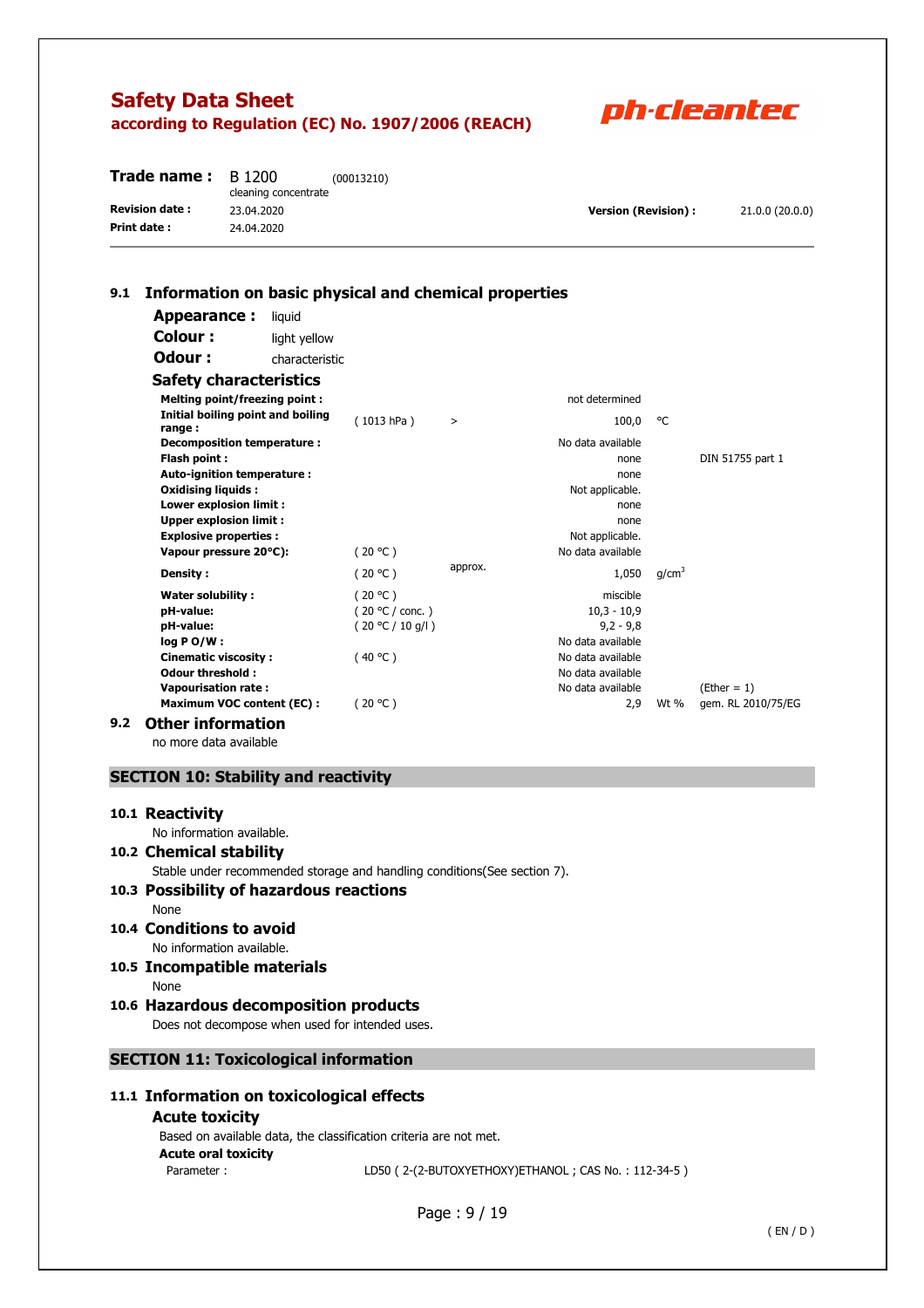

| Trade name:                          | B 1200<br>cleaning concentrate | (00013210)                                                                                                       |
|--------------------------------------|--------------------------------|------------------------------------------------------------------------------------------------------------------|
| <b>Revision date:</b><br>Print date: | 23.04.2020<br>24.04.2020       | <b>Version (Revision):</b><br>21.0.0 (20.0.0)                                                                    |
|                                      |                                |                                                                                                                  |
| Exposure route:                      |                                | Oral                                                                                                             |
| Species:                             |                                | Mouse                                                                                                            |
| Effective dose:                      |                                | 2410 mg/kg                                                                                                       |
| Parameter:                           |                                | LD50 (2-(2-BUTOXYETHOXY)ETHANOL; CAS No.: 112-34-5)                                                              |
| Exposure route:                      |                                | Oral                                                                                                             |
| Species:                             |                                | Rat                                                                                                              |
| Effective dose:                      |                                | 3384 mg/kg                                                                                                       |
| Parameter:                           |                                | LD50 ( POLY(OXY-1,2-ETHANDIYL).ALPHA.-TRIDECYL-.OMEGA.-HDROXY-,<br>BRANCHED; CAS No.: 69011-36-5)                |
| Exposure route:                      |                                | Oral                                                                                                             |
| Species:                             |                                | Rat                                                                                                              |
| Effective dose:                      |                                | > 200 - 2000 mg/kg                                                                                               |
| Method:                              |                                | OECD <sub>423</sub>                                                                                              |
| Parameter:                           |                                | LD50 (ALCOHOLS, C 12-14 (EVEN NUMBERED), ETHOXYLATED, PROPOXYLATED (><br>2,5 MOLES EO/PO) ; CAS No.: 68439-51-0) |
| Exposure route:                      |                                | Oral                                                                                                             |
| Species:                             |                                | Rat                                                                                                              |
| Effective dose:                      |                                | $> 2000$ mg/kg                                                                                                   |
| Parameter:                           |                                | LD50 (2-AMINOETHANOL; CAS No.: 141-43-5)                                                                         |
| Exposure route:                      |                                | Oral                                                                                                             |
| Species :                            |                                | Rat                                                                                                              |
| Effective dose:                      |                                | 1515 - 1720 mg/kg                                                                                                |
| Parameter:                           |                                | LD50 ( ALCOHOLS, C12-C14, ETHOXYLATED, SULFATED, SODIUM SALT ; CAS No. :<br>68891-38-3)                          |
| Exposure route:                      |                                | Oral                                                                                                             |
| Species:                             |                                | Rat                                                                                                              |
| Effective dose:                      |                                | 2870 - 4100 mg/kg                                                                                                |
| Parameter:                           |                                | LD50 (ORANGE, SWEET, EXTRACT; CAS No.: 8028-48-6)                                                                |
| Exposure route:                      |                                | Oral                                                                                                             |
| Species:                             |                                | Rat                                                                                                              |
| Effective dose:                      |                                | 5700 mg/kg                                                                                                       |
|                                      | <b>Acute dermal toxicity</b>   |                                                                                                                  |
| Parameter:                           |                                | LD50 (2-(2-BUTOXYETHOXY)ETHANOL; CAS No.: 112-34-5)                                                              |
| Exposure route:                      |                                | Dermal                                                                                                           |
| Species :                            |                                | Rabbit                                                                                                           |
| Effective dose:                      |                                | 2764 mg/kg                                                                                                       |
| Parameter:                           |                                | LD50 ( POLY(OXY-1,2-ETHANDIYL).ALPHA.-TRIDECYL-.OMEGA.-HDROXY-<br>BRANCHED; CAS No.: 69011-36-5)                 |
| Exposure route:                      |                                | Dermal                                                                                                           |
| Species:                             |                                | Rabbit                                                                                                           |
| Effective dose:                      |                                | $> 2000$ mg/kg                                                                                                   |
| Method:                              |                                | <b>OECD 402</b>                                                                                                  |
| Parameter:                           |                                | LD50 (2-AMINOETHANOL; CAS No.: 141-43-5)                                                                         |
| Exposure route:                      |                                | Dermal                                                                                                           |
| Species:                             |                                | Rabbit                                                                                                           |
| Effective dose:                      |                                | 1025 mg/kg                                                                                                       |
| Parameter:                           |                                | LD50 ( ALCOHOLS, C12-C14, ETHOXYLATED, SULFATED, SODIUM SALT ; CAS No. :<br>68891-38-3)                          |
| Exposure route:                      |                                | Dermal                                                                                                           |
| Species:                             |                                | Rat                                                                                                              |
| Effective dose:                      |                                | $> 2000$ mg/kg                                                                                                   |
| Parameter:                           |                                | LC50 (ORANGE, SWEET, EXTRACT; CAS No.: 8028-48-6)                                                                |
| Exposure route:                      |                                | Dermal                                                                                                           |
| Species :                            |                                | Rabbit                                                                                                           |
| Effective dose:                      |                                | > 5000 mg/kg                                                                                                     |

**Acute inhalation toxicity**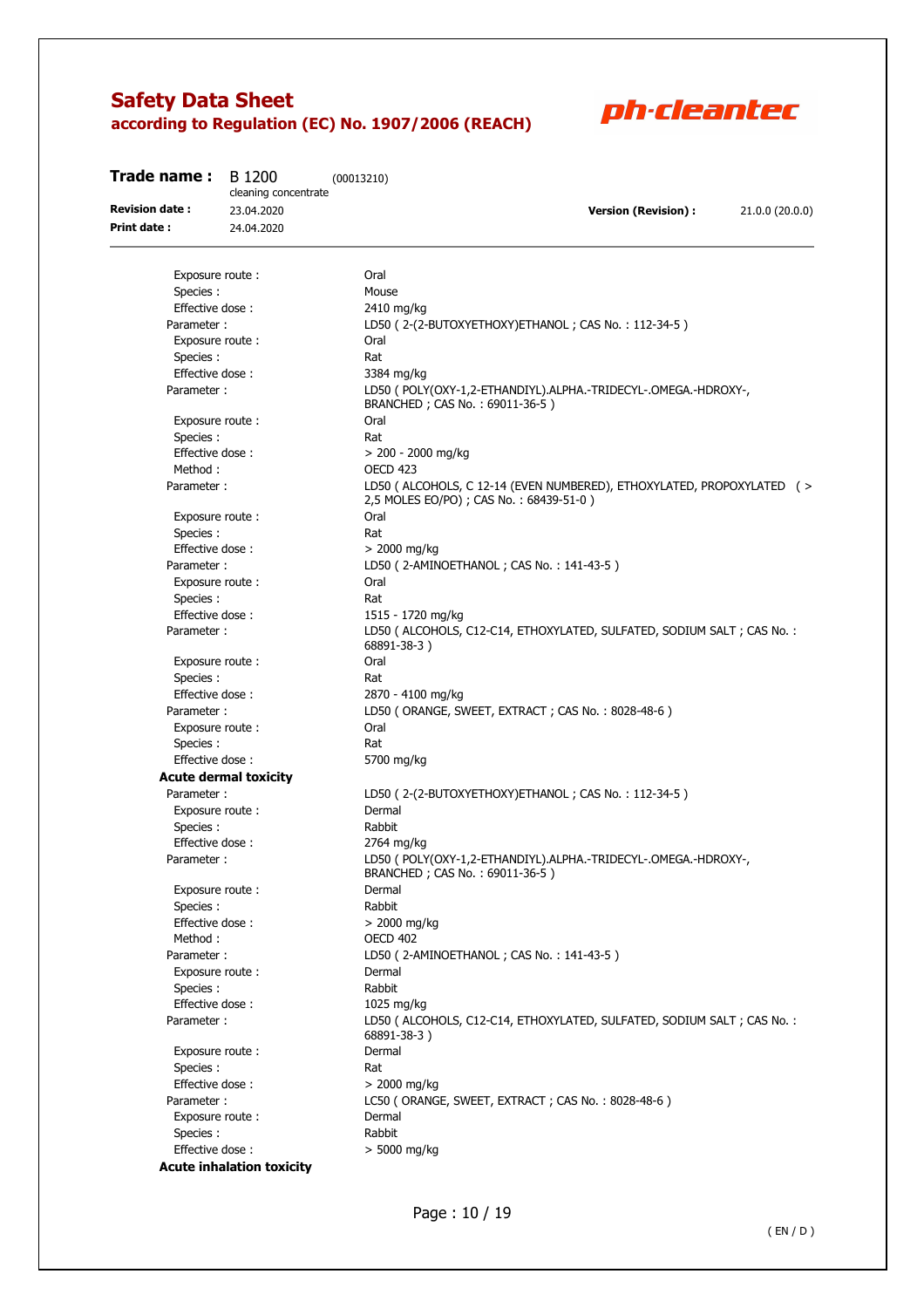

| <b>Trade name:</b> $B$ 1200 | cleaning concentrate | (00013210) |                            |                 |
|-----------------------------|----------------------|------------|----------------------------|-----------------|
| <b>Revision date:</b>       | 23.04.2020           |            | <b>Version (Revision):</b> | 21.0.0 (20.0.0) |
| Print date:                 | 24.04.2020           |            |                            |                 |
|                             |                      |            |                            |                 |

### Exposure route : Thalation Species : Rat Effective dose :  $> 1.3$  ma/l Exposure time : 6 h

Parameter : LC50 ( 2-AMINOETHANOL ; CAS No. : 141-43-5 )

### **Corrosion**

**Skin corrosion/irritation** 

Causes skin irritation.

#### **Serious eye damage/eye irritation**

Causes serious eye damage.

### **Respiratory or skin sensitisation**

Based on available data, the classification criteria are not met.

### **CMR effects (carcinogenicity, mutagenicity and toxicity for reproduction)**

#### **Carcinogenicity**

Based on available data, the classification criteria are not met.

#### **Germ cell mutagenicity**

Based on available data, the classification criteria are not met.

#### **Reproductive toxicity**

Based on available data, the classification criteria are not met.

#### **STOT-single exposure**

Based on available data, the classification criteria are not met.

### **STOT-repeated exposure**

Based on available data, the classification criteria are not met.

#### **Aspiration hazard**

Based on available data, the classification criteria are not met.

### **11.2 Toxicokinetics, metabolism and distribution**

There are no data available on the preparation/mixture itself.

#### **11.3 Symptoms related to the physical, chemical and toxicological characteristics**  There are no data available on the preparation/mixture itself.

### **11.4 Other adverse effects**

No information available.

### **SECTION 12: Ecological information**

#### **12.1 Toxicity**

#### **Aquatic toxicity**

Harmful to aquatic life with long lasting effects.

**Acute (short-term) fish toxicity** 

| Parameter:      | LC50 (2-(2-BUTOXYETHOXY) ETHANOL; CAS No.: 112-34-5)                                                               |
|-----------------|--------------------------------------------------------------------------------------------------------------------|
| Species :       | Lepomis macrochirus (Bluegill)                                                                                     |
| Effective dose: | 1300 mg/l                                                                                                          |
| Exposure time:  | 96 h                                                                                                               |
| Method:         | <b>OECD 203</b>                                                                                                    |
| Parameter:      | LC50 ( POLY(OXY-1,2-ETHANDIYL).ALPHA.-TRIDECYL-.OMEGA.-HDROXY-,<br>BRANCHED; CAS No.: 69011-36-5)                  |
| Species :       | Cyprinus carpio (Common Carp)                                                                                      |
| Effective dose: | $> 1$ ma/l                                                                                                         |
| Exposure time:  | 96 h                                                                                                               |
| Method :        | <b>OECD 203</b>                                                                                                    |
| Parameter:      | LC50 ( ALCOHOLS, C 12-14 (EVEN NUMBERED), ETHOXYLATED, PROPOXYLATED ( ><br>2,5 MOLES EO/PO) ; CAS No.: 68439-51-0) |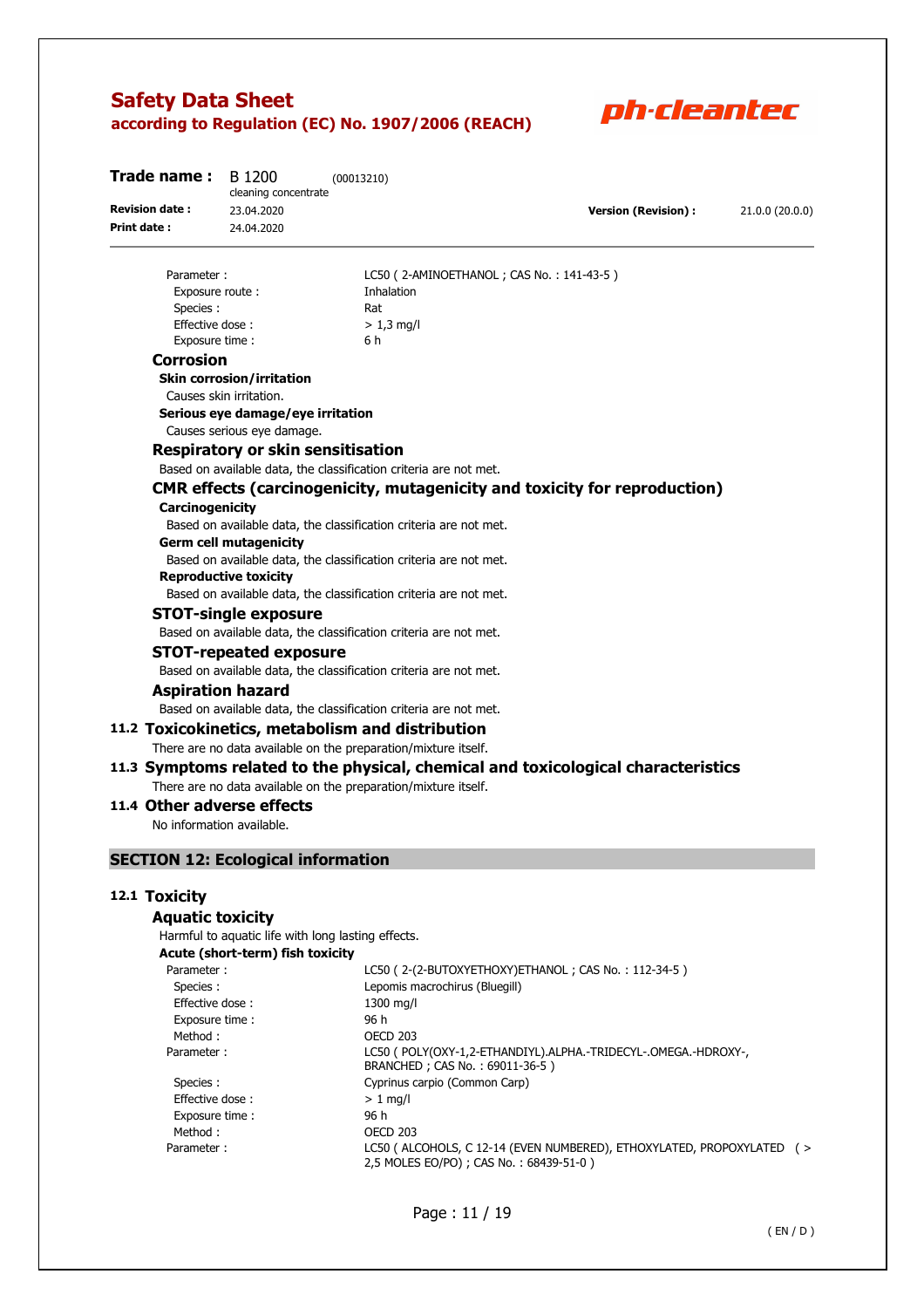

| 23.04.2020<br><b>Version (Revision):</b><br>21.0.0 (20.0.0)<br>Print date :<br>24.04.2020<br>Poecilia reticulata (Guppy)<br>Species :<br>Effective dose:<br>$> 1 - 10$<br>96 h<br>Exposure time :<br>OECD 203<br>Method:<br>Parameter:<br>LC50 (2-AMINOETHANOL; CAS No.: 141-43-5)<br>Cyprinus carpio (Common Carp)<br>Species:<br>Effective dose:<br>$> 100$ mg/l<br>96 h<br>Exposure time :<br>Method:<br>OECD 203<br>Parameter:<br>LC50 (2-AMINOETHANOL; CAS No.: 141-43-5)<br>Carassius auratus (goldfish)<br>Species:<br>Effective dose:<br>$170$ mg/l<br>96 h<br>Exposure time :<br>Parameter:<br>LC50 ( ALCOHOLS, C12-C14, ETHOXYLATED, SULFATED, SODIUM SALT; CAS No. :<br>68891-38-3)<br>Brachydanio rerio (zebra-fish)<br>Species :<br>Effective dose:<br>$7,1$ mg/l<br>96 h<br>Exposure time :<br>Method:<br>ISO 7346<br>LC50 (ORANGE, SWEET, EXTRACT; CAS No.: 8028-48-6)<br>Parameter:<br>Pimephales promelas (fathead minnow)<br>Species:<br>Effective dose:<br>$0,7$ mg/l<br>96 h<br>Exposure time :<br><b>OECD 203</b><br>Method:<br>Chronic (long-term) fish toxicity<br>Parameter:<br>NOEC ( ALCOHOLS, C12-C14, ETHOXYLATED, SULFATED, SODIUM SALT ; CAS No. :<br>68891-38-3)<br>Effective dose:<br>$1$ mg/l<br>Exposure time :<br>45 D<br>Method:<br><b>OECD 210</b><br>Acute (short-term) toxicity to crustacea<br>Parameter:<br>EC50 (2-(2-BUTOXYETHOXY)ETHANOL; CAS No.: 112-34-5)<br>Species:<br>Daphnia magna (Big water flea)<br>Effective dose:<br>$> 100$ mg/l<br>48 h<br>Exposure time:<br>Method:<br><b>OECD 202</b><br>EC50 ( POLY(OXY-1,2-ETHANDIYL).ALPHA.-TRIDECYL-.OMEGA.-HDROXY-,<br>Parameter:<br>BRANCHED; CAS No.: 69011-36-5)<br>Species:<br>Daphnia magna (Big water flea)<br>$> 1 - 10$ mg/l<br>Effective dose:<br>Exposure time :<br>48 h<br>Method:<br><b>OECD 202</b><br>EC50 ( ALCOHOLS, C 12-14 (EVEN NUMBERED), ETHOXYLATED, PROPOXYLATED ( ><br>Parameter:<br>2,5 MOLES EO/PO); CAS No.: 68439-51-0)<br>Species:<br>Daphnia magna (Big water flea)<br>Effective dose:<br>$> 1 - 10$ mg/l<br>48 h<br>Exposure time :<br><b>OECD 202</b><br>Method:<br>Parameter:<br>EC50 (2-AMINOETHANOL; CAS No.: 141-43-5)<br>Daphnia magna (Big water flea)<br>Species:<br>Effective dose:<br>$65$ mg/l<br>48 h<br>Exposure time :<br>Method:<br>Richtlinie 67/548/EWG, Anhang V, C.2.<br>EC50 ( ALCOHOLS, C12-C14, ETHOXYLATED, SULFATED, SODIUM SALT ; CAS No. :<br>Parameter:<br>68891-38-3)<br>Species :<br>Daphnia magna (Big water flea) | Trade name :          | B 1200<br>cleaning concentrate | (00013210) |
|----------------------------------------------------------------------------------------------------------------------------------------------------------------------------------------------------------------------------------------------------------------------------------------------------------------------------------------------------------------------------------------------------------------------------------------------------------------------------------------------------------------------------------------------------------------------------------------------------------------------------------------------------------------------------------------------------------------------------------------------------------------------------------------------------------------------------------------------------------------------------------------------------------------------------------------------------------------------------------------------------------------------------------------------------------------------------------------------------------------------------------------------------------------------------------------------------------------------------------------------------------------------------------------------------------------------------------------------------------------------------------------------------------------------------------------------------------------------------------------------------------------------------------------------------------------------------------------------------------------------------------------------------------------------------------------------------------------------------------------------------------------------------------------------------------------------------------------------------------------------------------------------------------------------------------------------------------------------------------------------------------------------------------------------------------------------------------------------------------------------------------------------------------------------------------------------------------------------------------------------------------------------------------------------------------------------------------------------------------------------------------------------------------------------------------------------------------------------------------|-----------------------|--------------------------------|------------|
|                                                                                                                                                                                                                                                                                                                                                                                                                                                                                                                                                                                                                                                                                                                                                                                                                                                                                                                                                                                                                                                                                                                                                                                                                                                                                                                                                                                                                                                                                                                                                                                                                                                                                                                                                                                                                                                                                                                                                                                                                                                                                                                                                                                                                                                                                                                                                                                                                                                                                  | <b>Revision date:</b> |                                |            |
|                                                                                                                                                                                                                                                                                                                                                                                                                                                                                                                                                                                                                                                                                                                                                                                                                                                                                                                                                                                                                                                                                                                                                                                                                                                                                                                                                                                                                                                                                                                                                                                                                                                                                                                                                                                                                                                                                                                                                                                                                                                                                                                                                                                                                                                                                                                                                                                                                                                                                  |                       |                                |            |
|                                                                                                                                                                                                                                                                                                                                                                                                                                                                                                                                                                                                                                                                                                                                                                                                                                                                                                                                                                                                                                                                                                                                                                                                                                                                                                                                                                                                                                                                                                                                                                                                                                                                                                                                                                                                                                                                                                                                                                                                                                                                                                                                                                                                                                                                                                                                                                                                                                                                                  |                       |                                |            |
|                                                                                                                                                                                                                                                                                                                                                                                                                                                                                                                                                                                                                                                                                                                                                                                                                                                                                                                                                                                                                                                                                                                                                                                                                                                                                                                                                                                                                                                                                                                                                                                                                                                                                                                                                                                                                                                                                                                                                                                                                                                                                                                                                                                                                                                                                                                                                                                                                                                                                  |                       |                                |            |
|                                                                                                                                                                                                                                                                                                                                                                                                                                                                                                                                                                                                                                                                                                                                                                                                                                                                                                                                                                                                                                                                                                                                                                                                                                                                                                                                                                                                                                                                                                                                                                                                                                                                                                                                                                                                                                                                                                                                                                                                                                                                                                                                                                                                                                                                                                                                                                                                                                                                                  |                       |                                |            |
|                                                                                                                                                                                                                                                                                                                                                                                                                                                                                                                                                                                                                                                                                                                                                                                                                                                                                                                                                                                                                                                                                                                                                                                                                                                                                                                                                                                                                                                                                                                                                                                                                                                                                                                                                                                                                                                                                                                                                                                                                                                                                                                                                                                                                                                                                                                                                                                                                                                                                  |                       |                                |            |
|                                                                                                                                                                                                                                                                                                                                                                                                                                                                                                                                                                                                                                                                                                                                                                                                                                                                                                                                                                                                                                                                                                                                                                                                                                                                                                                                                                                                                                                                                                                                                                                                                                                                                                                                                                                                                                                                                                                                                                                                                                                                                                                                                                                                                                                                                                                                                                                                                                                                                  |                       |                                |            |
|                                                                                                                                                                                                                                                                                                                                                                                                                                                                                                                                                                                                                                                                                                                                                                                                                                                                                                                                                                                                                                                                                                                                                                                                                                                                                                                                                                                                                                                                                                                                                                                                                                                                                                                                                                                                                                                                                                                                                                                                                                                                                                                                                                                                                                                                                                                                                                                                                                                                                  |                       |                                |            |
|                                                                                                                                                                                                                                                                                                                                                                                                                                                                                                                                                                                                                                                                                                                                                                                                                                                                                                                                                                                                                                                                                                                                                                                                                                                                                                                                                                                                                                                                                                                                                                                                                                                                                                                                                                                                                                                                                                                                                                                                                                                                                                                                                                                                                                                                                                                                                                                                                                                                                  |                       |                                |            |
|                                                                                                                                                                                                                                                                                                                                                                                                                                                                                                                                                                                                                                                                                                                                                                                                                                                                                                                                                                                                                                                                                                                                                                                                                                                                                                                                                                                                                                                                                                                                                                                                                                                                                                                                                                                                                                                                                                                                                                                                                                                                                                                                                                                                                                                                                                                                                                                                                                                                                  |                       |                                |            |
|                                                                                                                                                                                                                                                                                                                                                                                                                                                                                                                                                                                                                                                                                                                                                                                                                                                                                                                                                                                                                                                                                                                                                                                                                                                                                                                                                                                                                                                                                                                                                                                                                                                                                                                                                                                                                                                                                                                                                                                                                                                                                                                                                                                                                                                                                                                                                                                                                                                                                  |                       |                                |            |
|                                                                                                                                                                                                                                                                                                                                                                                                                                                                                                                                                                                                                                                                                                                                                                                                                                                                                                                                                                                                                                                                                                                                                                                                                                                                                                                                                                                                                                                                                                                                                                                                                                                                                                                                                                                                                                                                                                                                                                                                                                                                                                                                                                                                                                                                                                                                                                                                                                                                                  |                       |                                |            |
|                                                                                                                                                                                                                                                                                                                                                                                                                                                                                                                                                                                                                                                                                                                                                                                                                                                                                                                                                                                                                                                                                                                                                                                                                                                                                                                                                                                                                                                                                                                                                                                                                                                                                                                                                                                                                                                                                                                                                                                                                                                                                                                                                                                                                                                                                                                                                                                                                                                                                  |                       |                                |            |
|                                                                                                                                                                                                                                                                                                                                                                                                                                                                                                                                                                                                                                                                                                                                                                                                                                                                                                                                                                                                                                                                                                                                                                                                                                                                                                                                                                                                                                                                                                                                                                                                                                                                                                                                                                                                                                                                                                                                                                                                                                                                                                                                                                                                                                                                                                                                                                                                                                                                                  |                       |                                |            |
|                                                                                                                                                                                                                                                                                                                                                                                                                                                                                                                                                                                                                                                                                                                                                                                                                                                                                                                                                                                                                                                                                                                                                                                                                                                                                                                                                                                                                                                                                                                                                                                                                                                                                                                                                                                                                                                                                                                                                                                                                                                                                                                                                                                                                                                                                                                                                                                                                                                                                  |                       |                                |            |
|                                                                                                                                                                                                                                                                                                                                                                                                                                                                                                                                                                                                                                                                                                                                                                                                                                                                                                                                                                                                                                                                                                                                                                                                                                                                                                                                                                                                                                                                                                                                                                                                                                                                                                                                                                                                                                                                                                                                                                                                                                                                                                                                                                                                                                                                                                                                                                                                                                                                                  |                       |                                |            |
|                                                                                                                                                                                                                                                                                                                                                                                                                                                                                                                                                                                                                                                                                                                                                                                                                                                                                                                                                                                                                                                                                                                                                                                                                                                                                                                                                                                                                                                                                                                                                                                                                                                                                                                                                                                                                                                                                                                                                                                                                                                                                                                                                                                                                                                                                                                                                                                                                                                                                  |                       |                                |            |
|                                                                                                                                                                                                                                                                                                                                                                                                                                                                                                                                                                                                                                                                                                                                                                                                                                                                                                                                                                                                                                                                                                                                                                                                                                                                                                                                                                                                                                                                                                                                                                                                                                                                                                                                                                                                                                                                                                                                                                                                                                                                                                                                                                                                                                                                                                                                                                                                                                                                                  |                       |                                |            |
|                                                                                                                                                                                                                                                                                                                                                                                                                                                                                                                                                                                                                                                                                                                                                                                                                                                                                                                                                                                                                                                                                                                                                                                                                                                                                                                                                                                                                                                                                                                                                                                                                                                                                                                                                                                                                                                                                                                                                                                                                                                                                                                                                                                                                                                                                                                                                                                                                                                                                  |                       |                                |            |
|                                                                                                                                                                                                                                                                                                                                                                                                                                                                                                                                                                                                                                                                                                                                                                                                                                                                                                                                                                                                                                                                                                                                                                                                                                                                                                                                                                                                                                                                                                                                                                                                                                                                                                                                                                                                                                                                                                                                                                                                                                                                                                                                                                                                                                                                                                                                                                                                                                                                                  |                       |                                |            |
|                                                                                                                                                                                                                                                                                                                                                                                                                                                                                                                                                                                                                                                                                                                                                                                                                                                                                                                                                                                                                                                                                                                                                                                                                                                                                                                                                                                                                                                                                                                                                                                                                                                                                                                                                                                                                                                                                                                                                                                                                                                                                                                                                                                                                                                                                                                                                                                                                                                                                  |                       |                                |            |
|                                                                                                                                                                                                                                                                                                                                                                                                                                                                                                                                                                                                                                                                                                                                                                                                                                                                                                                                                                                                                                                                                                                                                                                                                                                                                                                                                                                                                                                                                                                                                                                                                                                                                                                                                                                                                                                                                                                                                                                                                                                                                                                                                                                                                                                                                                                                                                                                                                                                                  |                       |                                |            |
|                                                                                                                                                                                                                                                                                                                                                                                                                                                                                                                                                                                                                                                                                                                                                                                                                                                                                                                                                                                                                                                                                                                                                                                                                                                                                                                                                                                                                                                                                                                                                                                                                                                                                                                                                                                                                                                                                                                                                                                                                                                                                                                                                                                                                                                                                                                                                                                                                                                                                  |                       |                                |            |
|                                                                                                                                                                                                                                                                                                                                                                                                                                                                                                                                                                                                                                                                                                                                                                                                                                                                                                                                                                                                                                                                                                                                                                                                                                                                                                                                                                                                                                                                                                                                                                                                                                                                                                                                                                                                                                                                                                                                                                                                                                                                                                                                                                                                                                                                                                                                                                                                                                                                                  |                       |                                |            |
|                                                                                                                                                                                                                                                                                                                                                                                                                                                                                                                                                                                                                                                                                                                                                                                                                                                                                                                                                                                                                                                                                                                                                                                                                                                                                                                                                                                                                                                                                                                                                                                                                                                                                                                                                                                                                                                                                                                                                                                                                                                                                                                                                                                                                                                                                                                                                                                                                                                                                  |                       |                                |            |
|                                                                                                                                                                                                                                                                                                                                                                                                                                                                                                                                                                                                                                                                                                                                                                                                                                                                                                                                                                                                                                                                                                                                                                                                                                                                                                                                                                                                                                                                                                                                                                                                                                                                                                                                                                                                                                                                                                                                                                                                                                                                                                                                                                                                                                                                                                                                                                                                                                                                                  |                       |                                |            |
|                                                                                                                                                                                                                                                                                                                                                                                                                                                                                                                                                                                                                                                                                                                                                                                                                                                                                                                                                                                                                                                                                                                                                                                                                                                                                                                                                                                                                                                                                                                                                                                                                                                                                                                                                                                                                                                                                                                                                                                                                                                                                                                                                                                                                                                                                                                                                                                                                                                                                  |                       |                                |            |
|                                                                                                                                                                                                                                                                                                                                                                                                                                                                                                                                                                                                                                                                                                                                                                                                                                                                                                                                                                                                                                                                                                                                                                                                                                                                                                                                                                                                                                                                                                                                                                                                                                                                                                                                                                                                                                                                                                                                                                                                                                                                                                                                                                                                                                                                                                                                                                                                                                                                                  |                       |                                |            |
|                                                                                                                                                                                                                                                                                                                                                                                                                                                                                                                                                                                                                                                                                                                                                                                                                                                                                                                                                                                                                                                                                                                                                                                                                                                                                                                                                                                                                                                                                                                                                                                                                                                                                                                                                                                                                                                                                                                                                                                                                                                                                                                                                                                                                                                                                                                                                                                                                                                                                  |                       |                                |            |
|                                                                                                                                                                                                                                                                                                                                                                                                                                                                                                                                                                                                                                                                                                                                                                                                                                                                                                                                                                                                                                                                                                                                                                                                                                                                                                                                                                                                                                                                                                                                                                                                                                                                                                                                                                                                                                                                                                                                                                                                                                                                                                                                                                                                                                                                                                                                                                                                                                                                                  |                       |                                |            |
|                                                                                                                                                                                                                                                                                                                                                                                                                                                                                                                                                                                                                                                                                                                                                                                                                                                                                                                                                                                                                                                                                                                                                                                                                                                                                                                                                                                                                                                                                                                                                                                                                                                                                                                                                                                                                                                                                                                                                                                                                                                                                                                                                                                                                                                                                                                                                                                                                                                                                  |                       |                                |            |
|                                                                                                                                                                                                                                                                                                                                                                                                                                                                                                                                                                                                                                                                                                                                                                                                                                                                                                                                                                                                                                                                                                                                                                                                                                                                                                                                                                                                                                                                                                                                                                                                                                                                                                                                                                                                                                                                                                                                                                                                                                                                                                                                                                                                                                                                                                                                                                                                                                                                                  |                       |                                |            |
|                                                                                                                                                                                                                                                                                                                                                                                                                                                                                                                                                                                                                                                                                                                                                                                                                                                                                                                                                                                                                                                                                                                                                                                                                                                                                                                                                                                                                                                                                                                                                                                                                                                                                                                                                                                                                                                                                                                                                                                                                                                                                                                                                                                                                                                                                                                                                                                                                                                                                  |                       |                                |            |
|                                                                                                                                                                                                                                                                                                                                                                                                                                                                                                                                                                                                                                                                                                                                                                                                                                                                                                                                                                                                                                                                                                                                                                                                                                                                                                                                                                                                                                                                                                                                                                                                                                                                                                                                                                                                                                                                                                                                                                                                                                                                                                                                                                                                                                                                                                                                                                                                                                                                                  |                       |                                |            |
|                                                                                                                                                                                                                                                                                                                                                                                                                                                                                                                                                                                                                                                                                                                                                                                                                                                                                                                                                                                                                                                                                                                                                                                                                                                                                                                                                                                                                                                                                                                                                                                                                                                                                                                                                                                                                                                                                                                                                                                                                                                                                                                                                                                                                                                                                                                                                                                                                                                                                  |                       |                                |            |
|                                                                                                                                                                                                                                                                                                                                                                                                                                                                                                                                                                                                                                                                                                                                                                                                                                                                                                                                                                                                                                                                                                                                                                                                                                                                                                                                                                                                                                                                                                                                                                                                                                                                                                                                                                                                                                                                                                                                                                                                                                                                                                                                                                                                                                                                                                                                                                                                                                                                                  |                       |                                |            |
|                                                                                                                                                                                                                                                                                                                                                                                                                                                                                                                                                                                                                                                                                                                                                                                                                                                                                                                                                                                                                                                                                                                                                                                                                                                                                                                                                                                                                                                                                                                                                                                                                                                                                                                                                                                                                                                                                                                                                                                                                                                                                                                                                                                                                                                                                                                                                                                                                                                                                  |                       |                                |            |
|                                                                                                                                                                                                                                                                                                                                                                                                                                                                                                                                                                                                                                                                                                                                                                                                                                                                                                                                                                                                                                                                                                                                                                                                                                                                                                                                                                                                                                                                                                                                                                                                                                                                                                                                                                                                                                                                                                                                                                                                                                                                                                                                                                                                                                                                                                                                                                                                                                                                                  |                       |                                |            |
|                                                                                                                                                                                                                                                                                                                                                                                                                                                                                                                                                                                                                                                                                                                                                                                                                                                                                                                                                                                                                                                                                                                                                                                                                                                                                                                                                                                                                                                                                                                                                                                                                                                                                                                                                                                                                                                                                                                                                                                                                                                                                                                                                                                                                                                                                                                                                                                                                                                                                  |                       |                                |            |
|                                                                                                                                                                                                                                                                                                                                                                                                                                                                                                                                                                                                                                                                                                                                                                                                                                                                                                                                                                                                                                                                                                                                                                                                                                                                                                                                                                                                                                                                                                                                                                                                                                                                                                                                                                                                                                                                                                                                                                                                                                                                                                                                                                                                                                                                                                                                                                                                                                                                                  |                       |                                |            |
|                                                                                                                                                                                                                                                                                                                                                                                                                                                                                                                                                                                                                                                                                                                                                                                                                                                                                                                                                                                                                                                                                                                                                                                                                                                                                                                                                                                                                                                                                                                                                                                                                                                                                                                                                                                                                                                                                                                                                                                                                                                                                                                                                                                                                                                                                                                                                                                                                                                                                  |                       |                                |            |
|                                                                                                                                                                                                                                                                                                                                                                                                                                                                                                                                                                                                                                                                                                                                                                                                                                                                                                                                                                                                                                                                                                                                                                                                                                                                                                                                                                                                                                                                                                                                                                                                                                                                                                                                                                                                                                                                                                                                                                                                                                                                                                                                                                                                                                                                                                                                                                                                                                                                                  |                       |                                |            |
|                                                                                                                                                                                                                                                                                                                                                                                                                                                                                                                                                                                                                                                                                                                                                                                                                                                                                                                                                                                                                                                                                                                                                                                                                                                                                                                                                                                                                                                                                                                                                                                                                                                                                                                                                                                                                                                                                                                                                                                                                                                                                                                                                                                                                                                                                                                                                                                                                                                                                  |                       |                                |            |
|                                                                                                                                                                                                                                                                                                                                                                                                                                                                                                                                                                                                                                                                                                                                                                                                                                                                                                                                                                                                                                                                                                                                                                                                                                                                                                                                                                                                                                                                                                                                                                                                                                                                                                                                                                                                                                                                                                                                                                                                                                                                                                                                                                                                                                                                                                                                                                                                                                                                                  |                       |                                |            |
|                                                                                                                                                                                                                                                                                                                                                                                                                                                                                                                                                                                                                                                                                                                                                                                                                                                                                                                                                                                                                                                                                                                                                                                                                                                                                                                                                                                                                                                                                                                                                                                                                                                                                                                                                                                                                                                                                                                                                                                                                                                                                                                                                                                                                                                                                                                                                                                                                                                                                  |                       |                                |            |
|                                                                                                                                                                                                                                                                                                                                                                                                                                                                                                                                                                                                                                                                                                                                                                                                                                                                                                                                                                                                                                                                                                                                                                                                                                                                                                                                                                                                                                                                                                                                                                                                                                                                                                                                                                                                                                                                                                                                                                                                                                                                                                                                                                                                                                                                                                                                                                                                                                                                                  |                       |                                |            |
|                                                                                                                                                                                                                                                                                                                                                                                                                                                                                                                                                                                                                                                                                                                                                                                                                                                                                                                                                                                                                                                                                                                                                                                                                                                                                                                                                                                                                                                                                                                                                                                                                                                                                                                                                                                                                                                                                                                                                                                                                                                                                                                                                                                                                                                                                                                                                                                                                                                                                  |                       |                                |            |
|                                                                                                                                                                                                                                                                                                                                                                                                                                                                                                                                                                                                                                                                                                                                                                                                                                                                                                                                                                                                                                                                                                                                                                                                                                                                                                                                                                                                                                                                                                                                                                                                                                                                                                                                                                                                                                                                                                                                                                                                                                                                                                                                                                                                                                                                                                                                                                                                                                                                                  |                       |                                |            |
|                                                                                                                                                                                                                                                                                                                                                                                                                                                                                                                                                                                                                                                                                                                                                                                                                                                                                                                                                                                                                                                                                                                                                                                                                                                                                                                                                                                                                                                                                                                                                                                                                                                                                                                                                                                                                                                                                                                                                                                                                                                                                                                                                                                                                                                                                                                                                                                                                                                                                  |                       |                                |            |
|                                                                                                                                                                                                                                                                                                                                                                                                                                                                                                                                                                                                                                                                                                                                                                                                                                                                                                                                                                                                                                                                                                                                                                                                                                                                                                                                                                                                                                                                                                                                                                                                                                                                                                                                                                                                                                                                                                                                                                                                                                                                                                                                                                                                                                                                                                                                                                                                                                                                                  |                       |                                |            |
|                                                                                                                                                                                                                                                                                                                                                                                                                                                                                                                                                                                                                                                                                                                                                                                                                                                                                                                                                                                                                                                                                                                                                                                                                                                                                                                                                                                                                                                                                                                                                                                                                                                                                                                                                                                                                                                                                                                                                                                                                                                                                                                                                                                                                                                                                                                                                                                                                                                                                  |                       |                                |            |
|                                                                                                                                                                                                                                                                                                                                                                                                                                                                                                                                                                                                                                                                                                                                                                                                                                                                                                                                                                                                                                                                                                                                                                                                                                                                                                                                                                                                                                                                                                                                                                                                                                                                                                                                                                                                                                                                                                                                                                                                                                                                                                                                                                                                                                                                                                                                                                                                                                                                                  |                       |                                |            |
|                                                                                                                                                                                                                                                                                                                                                                                                                                                                                                                                                                                                                                                                                                                                                                                                                                                                                                                                                                                                                                                                                                                                                                                                                                                                                                                                                                                                                                                                                                                                                                                                                                                                                                                                                                                                                                                                                                                                                                                                                                                                                                                                                                                                                                                                                                                                                                                                                                                                                  |                       |                                |            |
|                                                                                                                                                                                                                                                                                                                                                                                                                                                                                                                                                                                                                                                                                                                                                                                                                                                                                                                                                                                                                                                                                                                                                                                                                                                                                                                                                                                                                                                                                                                                                                                                                                                                                                                                                                                                                                                                                                                                                                                                                                                                                                                                                                                                                                                                                                                                                                                                                                                                                  |                       |                                |            |
|                                                                                                                                                                                                                                                                                                                                                                                                                                                                                                                                                                                                                                                                                                                                                                                                                                                                                                                                                                                                                                                                                                                                                                                                                                                                                                                                                                                                                                                                                                                                                                                                                                                                                                                                                                                                                                                                                                                                                                                                                                                                                                                                                                                                                                                                                                                                                                                                                                                                                  |                       |                                |            |
|                                                                                                                                                                                                                                                                                                                                                                                                                                                                                                                                                                                                                                                                                                                                                                                                                                                                                                                                                                                                                                                                                                                                                                                                                                                                                                                                                                                                                                                                                                                                                                                                                                                                                                                                                                                                                                                                                                                                                                                                                                                                                                                                                                                                                                                                                                                                                                                                                                                                                  |                       |                                |            |
|                                                                                                                                                                                                                                                                                                                                                                                                                                                                                                                                                                                                                                                                                                                                                                                                                                                                                                                                                                                                                                                                                                                                                                                                                                                                                                                                                                                                                                                                                                                                                                                                                                                                                                                                                                                                                                                                                                                                                                                                                                                                                                                                                                                                                                                                                                                                                                                                                                                                                  |                       |                                |            |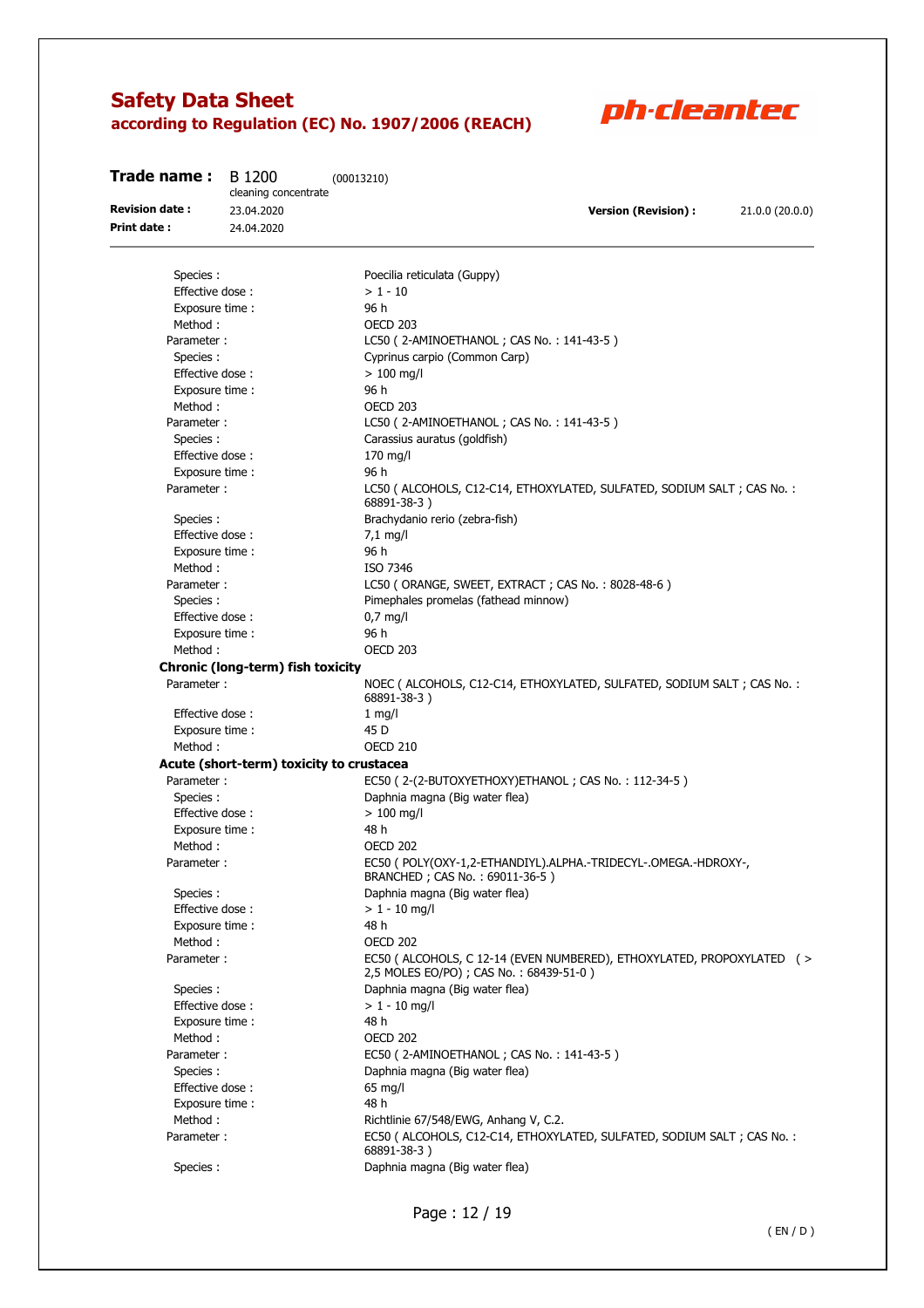

| Trade name:           | B 1200<br>cleaning concentrate            | (00013210)                                                                                                         |
|-----------------------|-------------------------------------------|--------------------------------------------------------------------------------------------------------------------|
| <b>Revision date:</b> | 23.04.2020                                | <b>Version (Revision):</b><br>21.0.0 (20.0.0)                                                                      |
| Print date :          | 24.04.2020                                |                                                                                                                    |
|                       |                                           |                                                                                                                    |
| Effective dose:       |                                           | $7,2 - 7,4$ mg/l                                                                                                   |
| Exposure time :       |                                           | 48 h                                                                                                               |
| Parameter:            |                                           | EC50 (ORANGE, SWEET, EXTRACT; CAS No.: 8028-48-6)                                                                  |
| Species:              |                                           | Daphnia magna (Big water flea)                                                                                     |
| Effective dose:       |                                           | $0,67$ mg/l                                                                                                        |
| Exposure time :       |                                           | 48 h                                                                                                               |
| Method:               |                                           | <b>OECD 202</b>                                                                                                    |
|                       | Chronic (long-term) toxicity to crustacea |                                                                                                                    |
| Parameter:            |                                           | EC10 ( POLY(OXY-1,2-ETHANDIYL).ALPHA.-TRIDECYL-.OMEGA.-HDROXY-,<br>BRANCHED; CAS No.: 69011-36-5)                  |
| Species:              |                                           | Daphnia magna (Big water flea)                                                                                     |
| Effective dose:       |                                           | $2,6$ mg/l                                                                                                         |
| Exposure time:        |                                           | 21 D                                                                                                               |
| Method:               |                                           | <b>OECD 211</b>                                                                                                    |
| Parameter:            |                                           | NOEC ( ALCOHOLS, C12-C14, ETHOXYLATED, SULFATED, SODIUM SALT ; CAS No. :<br>68891-38-3)                            |
| Effective dose:       |                                           | $0,27$ mg/l                                                                                                        |
| Exposure time :       |                                           | 21 D                                                                                                               |
| Method:               |                                           | <b>OECD 211</b>                                                                                                    |
|                       |                                           | Acute (short-term) toxicity to aquatic algae and cyanobacteria                                                     |
| Parameter:            |                                           | EC50 (2-(2-BUTOXYETHOXY)ETHANOL; CAS No.: 112-34-5)                                                                |
| Species:              |                                           | Scenedesmus subspicatus                                                                                            |
| Effective dose:       |                                           | $> 100$ mg/l                                                                                                       |
| Exposure time :       |                                           | 96 h                                                                                                               |
| Method:               |                                           | <b>OECD 201</b>                                                                                                    |
| Parameter:            |                                           | EC50 ( POLY(OXY-1,2-ETHANDIYL).ALPHA.-TRIDECYL-.OMEGA.-HDROXY-,<br>BRANCHED; CAS No.: 69011-36-5)                  |
| Species:              |                                           | Desmodesmus subspicatus                                                                                            |
| Effective dose:       |                                           | $> 1$ mg/l                                                                                                         |
| Exposure time:        |                                           | 72 h                                                                                                               |
| Method:               |                                           | OECD 201                                                                                                           |
| Parameter:            |                                           | EC50 ( ALCOHOLS, C 12-14 (EVEN NUMBERED), ETHOXYLATED, PROPOXYLATED ( ><br>2,5 MOLES EO/PO) ; CAS No.: 68439-51-0) |
| Species:              |                                           | Desmodesmus subspicatus                                                                                            |
| Effective dose:       |                                           | $> 1 - 10$ mg/l                                                                                                    |
| Exposure time:        |                                           | 72 h                                                                                                               |
| Method:               |                                           | <b>OECD 201</b>                                                                                                    |
| Parameter:            |                                           | EC10 ( ALCOHOLS, C 12-14 (EVEN NUMBERED), ETHOXYLATED, PROPOXYLATED ( ><br>2,5 MOLES EO/PO) ; CAS No.: 68439-51-0) |
| Species:              |                                           | Desmodesmus subspicatus                                                                                            |
| Effective dose:       |                                           | $> 0.1 - 1$ mg/l                                                                                                   |
| Exposure time:        |                                           | 72 h                                                                                                               |
| Method:               |                                           | <b>OECD 201</b>                                                                                                    |
| Parameter:            |                                           | EC50 (2-AMINOETHANOL; CAS No.: 141-43-5)                                                                           |
| Species:              |                                           | Scenedesmus subspicatus                                                                                            |
|                       | Evaluation parameter :                    | Inhibition of growth rate                                                                                          |
| Effective dose:       |                                           | $22 \text{ mg/l}$                                                                                                  |
| Exposure time:        |                                           | 72 h                                                                                                               |
| Parameter :           |                                           | EC50 (2-AMINOETHANOL; CAS No.: 141-43-5)                                                                           |
| Species:              |                                           | Selenastrum capricornutum                                                                                          |
|                       | Evaluation parameter :                    | Inhibition of growth rate                                                                                          |
| Effective dose:       |                                           | $2,5$ mg/l                                                                                                         |
| Exposure time:        |                                           | 72 h                                                                                                               |
| Method:               |                                           | <b>OECD 201</b>                                                                                                    |
| Parameter :           |                                           | EC50 (2-AMINOETHANOL; CAS No.: 141-43-5)                                                                           |
| Species:              |                                           | Desmodesmus subspicatus                                                                                            |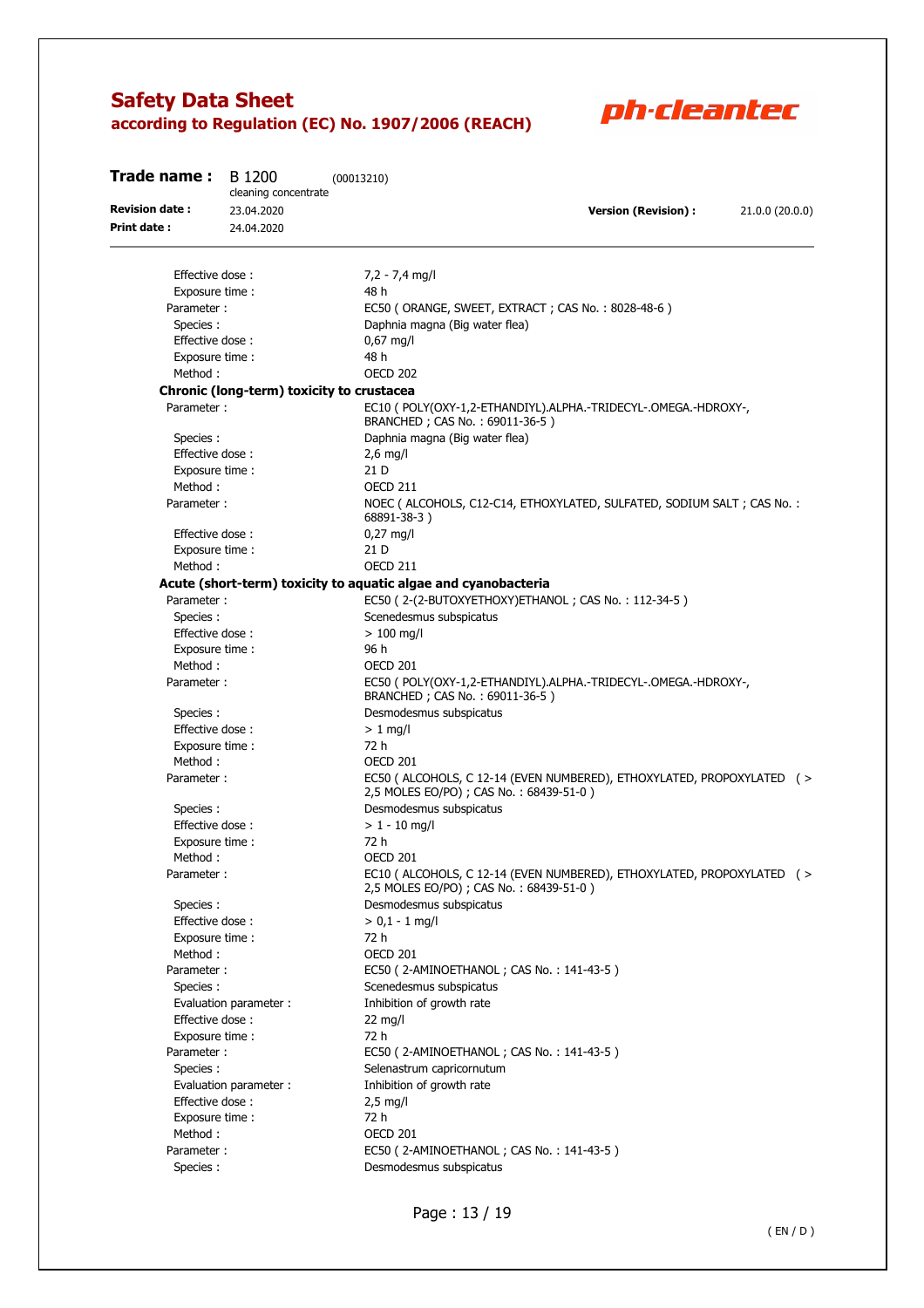

| Trade name :          | B 1200                             | (00013210)                                                                                                         |
|-----------------------|------------------------------------|--------------------------------------------------------------------------------------------------------------------|
|                       | cleaning concentrate               |                                                                                                                    |
| <b>Revision date:</b> | 23.04.2020                         | <b>Version (Revision):</b><br>21.0.0 (20.0.0)                                                                      |
| <b>Print date:</b>    | 24.04.2020                         |                                                                                                                    |
|                       |                                    |                                                                                                                    |
| Effective dose:       |                                    | $15$ mg/l                                                                                                          |
| Exposure time :       |                                    | 72 h                                                                                                               |
| Parameter:            |                                    | EC50 ( ALCOHOLS, C12-C14, ETHOXYLATED, SULFATED, SODIUM SALT ; CAS No. :<br>68891-38-3)                            |
| Effective dose:       |                                    | $7,5$ mg/l                                                                                                         |
| Exposure time :       |                                    | 96 h                                                                                                               |
| Parameter:            |                                    | ErC50 ( ALCOHOLS, C12-C14, ETHOXYLATED, SULFATED, SODIUM SALT ; CAS No. :<br>68891-38-3)                           |
| Effective dose:       |                                    | 27 - 27,7 mg/l                                                                                                     |
| Exposure time:        |                                    | 72 h                                                                                                               |
| Parameter:            |                                    | NOEC ( ALCOHOLS, C12-C14, ETHOXYLATED, SULFATED, SODIUM SALT ; CAS No. :<br>68891-38-3)                            |
| Effective dose:       |                                    | $0,93 - 0,95$ mg/l                                                                                                 |
| Exposure time :       |                                    | 3 D                                                                                                                |
| Parameter:            |                                    | ErC50 (ORANGE, SWEET, EXTRACT; CAS No.: 8028-48-6)                                                                 |
| Species:              |                                    | Desmodesmus subspicatus                                                                                            |
| Effective dose:       |                                    | $150$ mg/l                                                                                                         |
| Exposure time:        |                                    | 72 h                                                                                                               |
| Method:               |                                    | OECD 201                                                                                                           |
|                       | Chronic (long-term) algae toxicity |                                                                                                                    |
| Parameter:            |                                    | NOEC (2-AMINOETHANOL; CAS No.: 141-43-5)                                                                           |
| Species:              |                                    | Scenedesmus quadricauda                                                                                            |
| Effective dose:       |                                    | $0,97 \text{ mg/l}$                                                                                                |
| Exposure time:        |                                    | 8 D                                                                                                                |
|                       | <b>Toxicity to microorganisms</b>  |                                                                                                                    |
| Parameter:            |                                    | EC10 (2-(2-BUTOXYETHOXY) ETHANOL; CAS No.: 112-34-5)                                                               |
|                       |                                    | Belebtschlamm                                                                                                      |
| Species:              |                                    |                                                                                                                    |
| Effective dose:       |                                    | $> 1995$ mg/l                                                                                                      |
| Exposure time :       |                                    | 30 min                                                                                                             |
| Method:               |                                    | <b>OECD 209</b>                                                                                                    |
| Parameter:            |                                    | EC50 ( POLY(OXY-1,2-ETHANDIYL).ALPHA.-TRIDECYL-.OMEGA.-HDROXY-,<br>BRANCHED; CAS No.: 69011-36-5)                  |
| Species:              |                                    | Belebtschlamm                                                                                                      |
| Effective dose:       |                                    | $140$ mg/l                                                                                                         |
| Parameter:            |                                    | EC10 ( POLY(OXY-1,2-ETHANDIYL).ALPHA.-TRIDECYL-.OMEGA.-HDROXY-,<br>BRANCHED; CAS No.: 69011-36-5)                  |
| Species:              |                                    | Belebtschlamm                                                                                                      |
| Effective dose:       |                                    | $> 10000$ mg/l                                                                                                     |
| Exposure time:        |                                    | 17 h                                                                                                               |
| Method:               |                                    | DIN 38412 / part 8                                                                                                 |
| Parameter:            |                                    | EC10 ( ALCOHOLS, C 12-14 (EVEN NUMBERED), ETHOXYLATED, PROPOXYLATED ( ><br>2,5 MOLES EO/PO) ; CAS No.: 68439-51-0) |
| Species :             |                                    | Pseudomonas putida                                                                                                 |
| Effective dose:       |                                    | $> 10000$ mg/l                                                                                                     |
| Exposure time :       |                                    | 17 <sub>h</sub>                                                                                                    |
| Method:               |                                    | DIN 38412 / part 8                                                                                                 |
| Parameter:            |                                    | EC50 (2-AMINOETHANOL; CAS No.: 141-43-5)                                                                           |
| Species:              |                                    | Pseudomonas putida                                                                                                 |
| Effective dose:       |                                    | $110$ mg/l                                                                                                         |
| Exposure time:        |                                    | 16h                                                                                                                |
| Method:               |                                    | DIN 38412 / part 8                                                                                                 |
| Parameter:            |                                    | EC50 (2-AMINOETHANOL; CAS No.: 141-43-5)                                                                           |
| Species :             |                                    | Belebtschlamm                                                                                                      |
| Effective dose:       |                                    | $> 1000$ mg/l                                                                                                      |
| Exposure time:        |                                    | 3 h                                                                                                                |
|                       |                                    |                                                                                                                    |
| Parameter:            |                                    | EL10 (2-AMINOETHANOL; CAS No.: 141-43-5)                                                                           |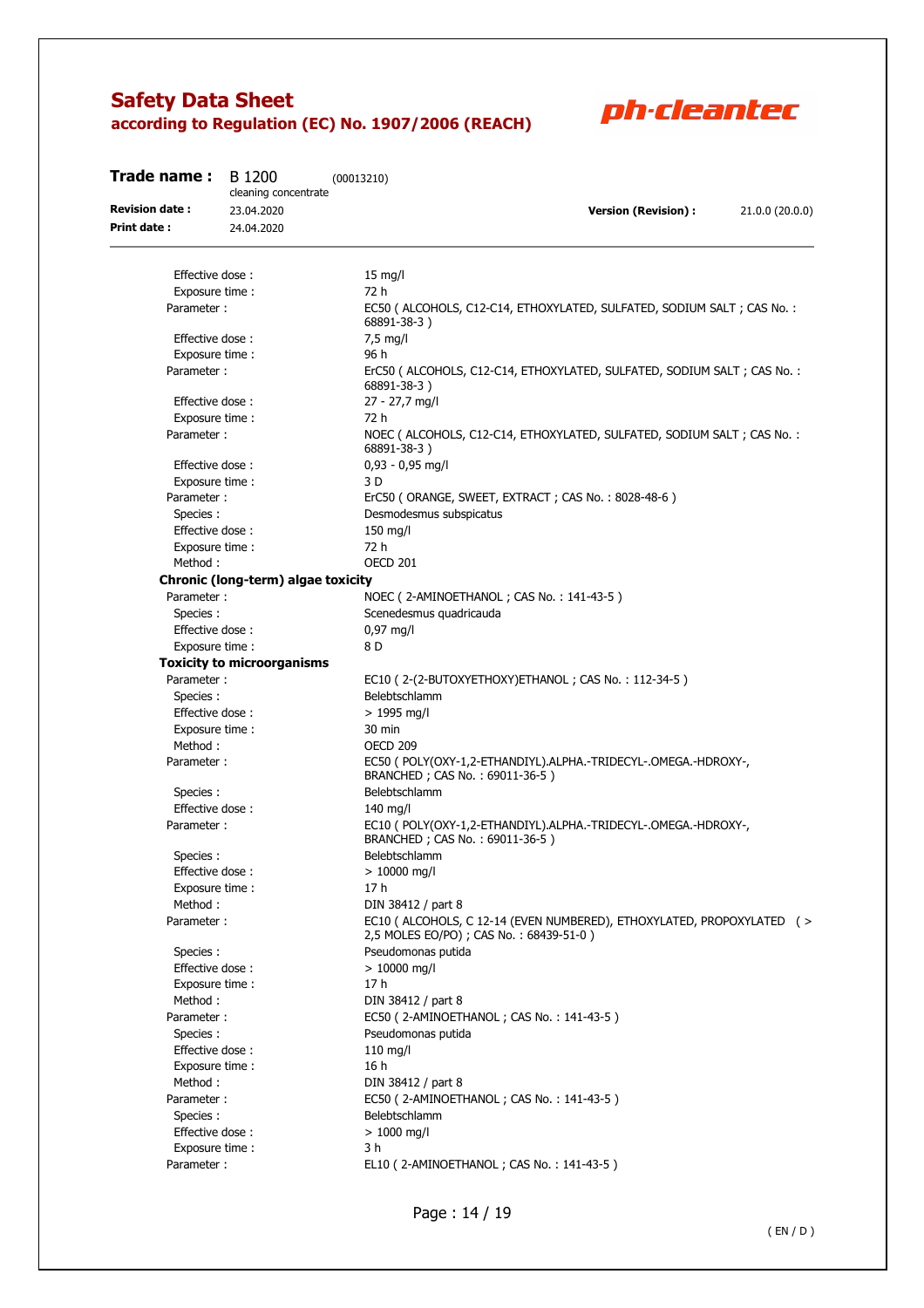

| Trade name:                         | B 1200<br>cleaning concentrate | (00013210)                                                                                                                              |                            |                 |
|-------------------------------------|--------------------------------|-----------------------------------------------------------------------------------------------------------------------------------------|----------------------------|-----------------|
| <b>Revision date:</b>               | 23.04.2020                     |                                                                                                                                         | <b>Version (Revision):</b> | 21.0.0 (20.0.0) |
| <b>Print date:</b>                  | 24.04.2020                     |                                                                                                                                         |                            |                 |
| Species:                            |                                | Belebtschlamm                                                                                                                           |                            |                 |
| Effective dose:                     |                                | $> 1000$ mg/l                                                                                                                           |                            |                 |
| Exposure time :                     |                                | 0,5h                                                                                                                                    |                            |                 |
| Method:                             |                                | OECD <sub>209</sub>                                                                                                                     |                            |                 |
| Parameter:                          |                                | Bacteria toxicity ( ALCOHOLS, C12-C14, ETHOXYLATED, SULFATED, SODIUM SALT ;<br>CAS No.: 68891-38-3)                                     |                            |                 |
| Species:                            |                                | Pseudomonas putida                                                                                                                      |                            |                 |
| Effective dose:                     |                                | $>100$ mg/l                                                                                                                             |                            |                 |
| Method:                             |                                | OECD <sub>209</sub>                                                                                                                     |                            |                 |
| 12.2 Persistence and degradability  |                                |                                                                                                                                         |                            |                 |
| <b>Biodegradation</b>               |                                |                                                                                                                                         |                            |                 |
| Parameter:                          |                                | Biodegradation (2-(2-BUTOXYETHOXY)ETHANOL; CAS No.: 112-34-5)                                                                           |                            |                 |
| Degradation rate:                   |                                | 89 - 93 %                                                                                                                               |                            |                 |
| Test duration:                      |                                | 28 D                                                                                                                                    |                            |                 |
| Evaluation:                         |                                | Readily biodegradable (according to OECD criteria).                                                                                     |                            |                 |
| Method:                             |                                | OECD 301C                                                                                                                               |                            |                 |
| Parameter:                          |                                | Biodegradation (POLY(OXY-1,2-ETHANDIYL).ALPHA.-TRIDECYL-.OMEGA.-HDROXY-,<br>BRANCHED; CAS No.: 69011-36-5)                              |                            |                 |
|                                     | Evaluation parameter:          | Aerobic                                                                                                                                 |                            |                 |
| Degradation rate:                   |                                | > 60%                                                                                                                                   |                            |                 |
| Test duration:                      |                                | 28 D                                                                                                                                    |                            |                 |
| Evaluation:                         |                                | Readily biodegradable (according to OECD criteria).                                                                                     |                            |                 |
| Method:                             |                                | OECD 301B                                                                                                                               |                            |                 |
| Parameter:                          |                                | Biodegradation (POLY(OXY-1,2-ETHANDIYL).ALPHA.-TRIDECYL-.OMEGA.-HDROXY-,<br>BRANCHED; CAS No.: 69011-36-5)                              |                            |                 |
|                                     | Evaluation parameter:          | Anaerobic                                                                                                                               |                            |                 |
| Degradation rate:                   |                                | > 60%                                                                                                                                   |                            |                 |
| Test duration:                      |                                | 60 D                                                                                                                                    |                            |                 |
| Evaluation:                         |                                | Biodegradable.                                                                                                                          |                            |                 |
| Method:<br>Parameter:               |                                | <b>OECD 311</b>                                                                                                                         |                            |                 |
|                                     |                                | CO2 formation (% of the theoretical value) (POLY(OXY-1,2-ETHANDIYL).ALPHA.-<br>TRIDECYL-.OMEGA.-HDROXY-, BRANCHED; CAS No.: 69011-36-5) |                            |                 |
| Degradation rate:<br>Test duration: |                                | > 60%<br>28 D                                                                                                                           |                            |                 |
| Evaluation:                         |                                | Readily biodegradable (according to OECD criteria).                                                                                     |                            |                 |
| Method:                             |                                | OECD 301B                                                                                                                               |                            |                 |
| Parameter:                          |                                | Biodegradation ( ALCOHOLS, C 12-14 (EVEN NUMBERED), ETHOXYLATED,<br>PROPOXYLATED ( > 2,5 MOLES EO/PO) ; CAS No.: 68439-51-0)            |                            |                 |
|                                     | Evaluation parameter :         | Aerobic                                                                                                                                 |                            |                 |
| Degradation rate:                   |                                | > 60%                                                                                                                                   |                            |                 |
| Test duration:                      |                                | 28 D                                                                                                                                    |                            |                 |
| Evaluation:                         |                                | Readily biodegradable (according to OECD criteria).                                                                                     |                            |                 |
| Method:                             |                                | OECD 301B                                                                                                                               |                            |                 |
| Parameter:                          |                                | Biodegradation (2-AMINOETHANOL; CAS No.: 141-43-5)                                                                                      |                            |                 |
| Inoculum :                          |                                | Degree of elimination                                                                                                                   |                            |                 |
| Degradation rate:                   |                                | 99 %                                                                                                                                    |                            |                 |
| Test duration:                      |                                | 28 D                                                                                                                                    |                            |                 |
| Evaluation:                         |                                | Readily biodegradable (according to OECD criteria).                                                                                     |                            |                 |
| Method:                             |                                | OECD 301E                                                                                                                               |                            |                 |
| Parameter:                          |                                | Biodegradation (2-AMINOETHANOL; CAS No.: 141-43-5)                                                                                      |                            |                 |
| Inoculum:                           |                                | Degree of elimination                                                                                                                   |                            |                 |
| Degradation rate:                   |                                | 96 %                                                                                                                                    |                            |                 |
| Test duration:                      |                                | 28 D                                                                                                                                    |                            |                 |
| Evaluation:<br>Method:              |                                | Readily biodegradable (according to OECD criteria).<br>OECD 301B                                                                        |                            |                 |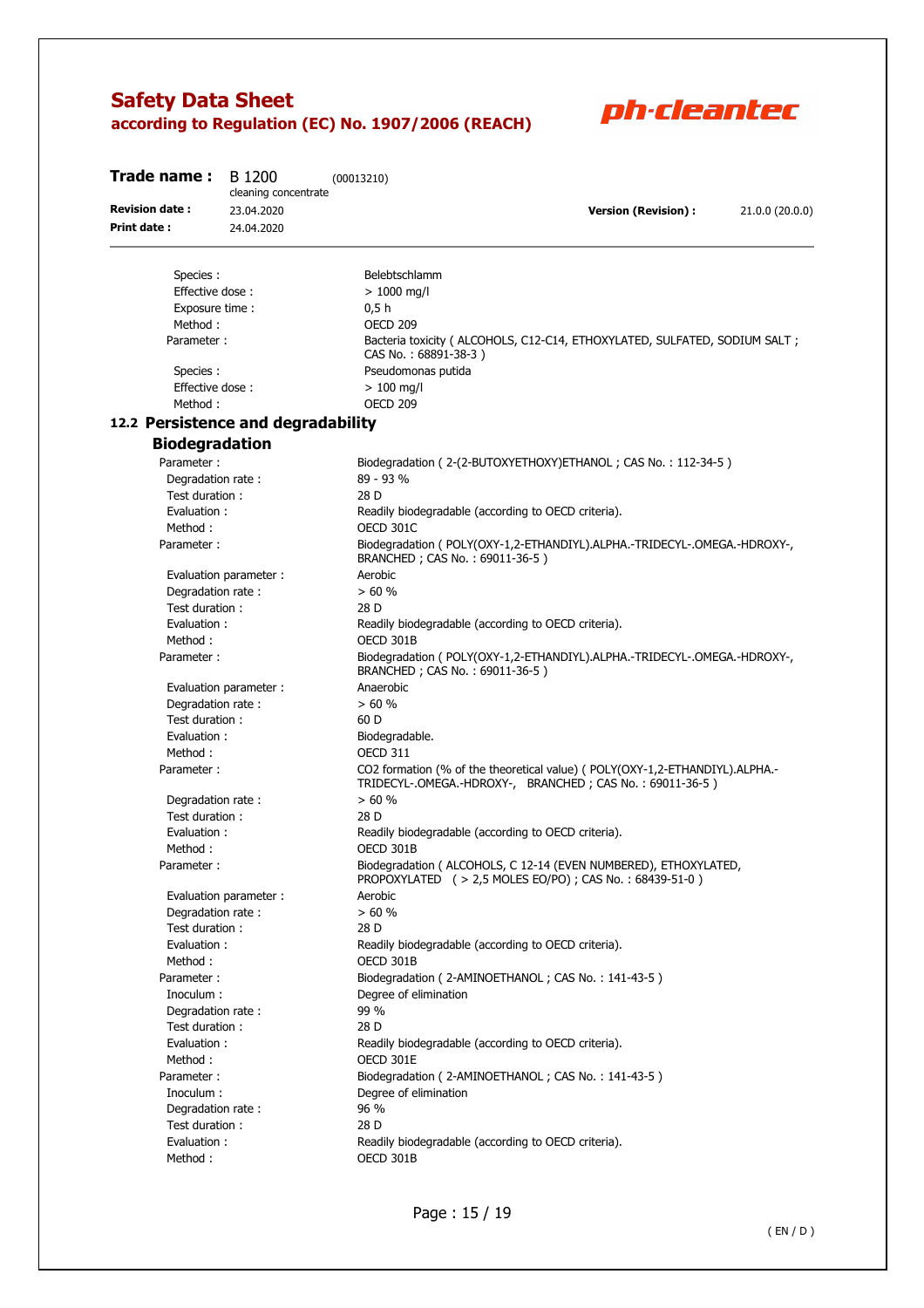

| Trade name :          | B 1200<br>cleaning concentrate | (00013210)                                                                                                              |
|-----------------------|--------------------------------|-------------------------------------------------------------------------------------------------------------------------|
| <b>Revision date:</b> | 23.04.2020                     | <b>Version (Revision):</b><br>21.0.0 (20.0.0)                                                                           |
| <b>Print date:</b>    | 24.04.2020                     |                                                                                                                         |
| Parameter:            |                                | DOC reduction (2-AMINOETHANOL; CAS No.: 141-43-5)                                                                       |
| Inoculum:             |                                | Degree of elimination                                                                                                   |
| Degradation rate:     |                                | > 90%                                                                                                                   |
| Test duration:        |                                | 21 D                                                                                                                    |
| Evaluation:           |                                | Readily biodegradable (according to OECD criteria).                                                                     |
| Method:               |                                | OECD 301A                                                                                                               |
| Parameter:            |                                | Biodegradation ( ALCOHOLS, C12-C14, ETHOXYLATED, SULFATED, SODIUM SALT ; CAS<br>No.: 68891-38-3)                        |
| Degradation rate:     |                                | $> 95\%$                                                                                                                |
| Test duration:        |                                | 28 D                                                                                                                    |
| Evaluation:           |                                | Readily biodegradable (according to OECD criteria).                                                                     |
| Method:               |                                | OECD 301E                                                                                                               |
| Parameter:            |                                | Biodegradation (ORANGE, SWEET, EXTRACT; CAS No.: 8028-48-6)                                                             |
| Inoculum:             |                                | Degree of elimination                                                                                                   |
| Degradation rate:     |                                | $> 72 - 83.4$ %                                                                                                         |
| Test duration:        |                                | 28 D                                                                                                                    |
| Evaluation:           |                                | Readily biodegradable (according to OECD criteria).                                                                     |
| Method:               |                                | OECD 301B                                                                                                               |
|                       | No.648/2004 on detergents.     | The surfactants contained in this preparation comply with the biodegradability criteria as laid down in Regulation (EC) |

### **12.3 Bioaccumulative potential**

| Parameter: | Bioconcentration factor (BCF) (2-AMINOETHANOL; CAS No.: 141-43-5)                          |
|------------|--------------------------------------------------------------------------------------------|
| Value:     | $2.3 - 9.2$                                                                                |
| Parameter: | Bioconcentration factor (BCF) (ORANGE, SWEET, EXTRACT; CAS No.: 8028-48-6)                 |
| Value:     | $32 - 156$                                                                                 |
| Parameter: | Log KOW (2-(2-BUTOXYETHOXY) ETHANOL; CAS No.: 112-34-5)                                    |
| Value:     |                                                                                            |
| Method:    | <b>OECD 117</b>                                                                            |
| Parameter: | Log KOW (2-AMINOETHANOL; CAS No.: 141-43-5)                                                |
| Value:     | $-2.3$                                                                                     |
| Parameter: | Log KOW ( ALCOHOLS, C12-C14, ETHOXYLATED, SULFATED, SODIUM SALT ; CAS No. :<br>68891-38-3) |
| Value:     | 0,3                                                                                        |
|            |                                                                                            |

**12.4 Mobility in soil** 

No information available.

### **12.5 Results of PBT and vPvB assessment**

The substances in the mixture do not meet the PBT/vPvB criteria according to REACH, annex XIII.

**12.6 Other adverse effects** 

No information available.

## **12.7 Additional ecotoxicological information**

None

### **SECTION 13: Disposal considerations**

Dispose according to legislation.

### **13.1 Waste treatment methods Directive 2008/98/EC (Waste Framework Directive) Before intended use Waste codes/waste designations according to EWC/AVV**

Waste code (EWC/AVV) :  $07.06 \, 01^*$  (aqueous washing liquids and mother liquors)

#### **13.2 Additional information**

None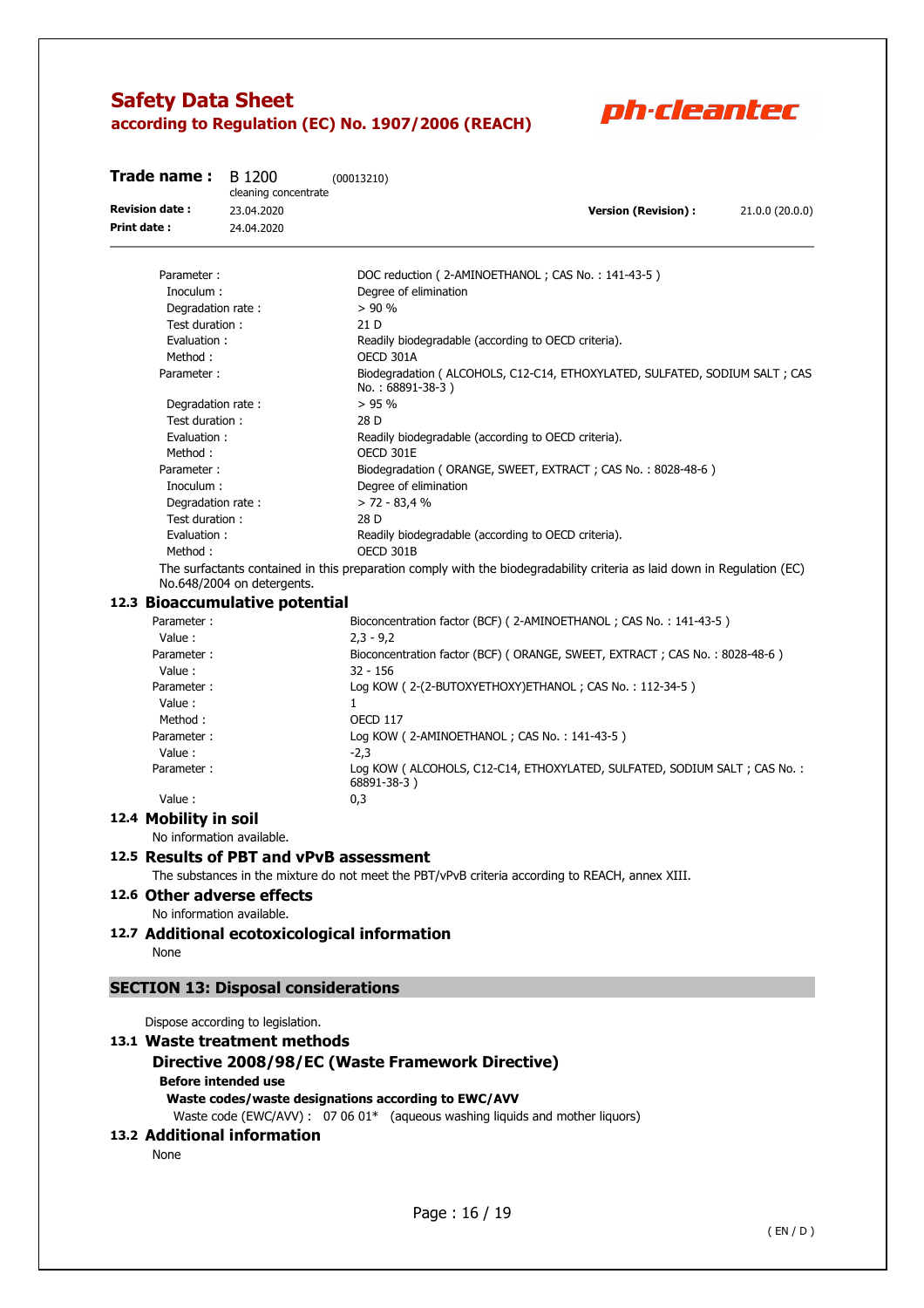

| Trade name :          | B 1200               | (00013210) |
|-----------------------|----------------------|------------|
|                       | cleaning concentrate |            |
| <b>Revision date:</b> | 23.04.2020           |            |
| Print date:           | 24.04.2020           |            |

**Version (Revision) :** 21.0.0 (20.0.0)

### **SECTION 14: Transport information**

#### **14.1 UN number**

No dangerous good in sense of these transport regulations.

- **14.2 UN proper shipping name**  No dangerous good in sense of these transport regulations. **14.3 Transport hazard class(es)**  No dangerous good in sense of these transport regulations.
- **14.4 Packing group**

No dangerous good in sense of these transport regulations.

**14.5 Environmental hazards** 

No dangerous good in sense of these transport regulations.

**14.6 Special precautions for user** 

None

### **14.7 Transport in bulk according to Annex II of Marpol and the IBC Code**  not relevant

#### **14.8 Additional information**

**Land transport (ADR/RID)** 

No dangerous good in sense of these transport regulations. **Sea transport (IMDG)**  No dangerous good in sense of these transport regulations. **Air transport (ICAO-TI / IATA-DGR)** 

No dangerous good in sense of these transport regulations.

#### **SECTION 15: Regulatory information**

### **15.1 Safety, health and environmental regulations/legislation specific for the substance or mixture**

#### **EU legislation**

 according to Regulation (EC) No. 1907/2006 (amended by Regulation (EU) No 830/2015) **Authorisations and/or restrictions on use Restrictions on use**  Use restriction according to REACH annex XVII, no. : 3, 55 **National regulations Technische Anleitung Luft (TA-Luft)**  Weight fraction (Number 5.2.5. I) :  $< 5$  % **Water hazard class (WGK)**  Classification according to AwSV - Class : 2 (Obviously hazardous to water) Percentage of carcinogenic substances WGK 2 :  $\leq 0.1\%$ Percentage of carcinogenic substances WGK 3 :  $\leq 0.1\%$ Percentage of carcinogenic substances :  $\leq 0.1\%$ Percentage of substances WGK 3 : 0.5 % Percentage of substances WGK 3 with M-Factor : 0 % Percentage of substances WGK 2 : 4,25 % Percentage of substances WGK 2 with M-Factor : 0 % Percentage of substances WGK 1 : 20,78 % Percentage of floating liquids : 0 % Percentage of substances non-hazardous to water (nwg) : 72,46 % Percentage of substances unidentified : 0 %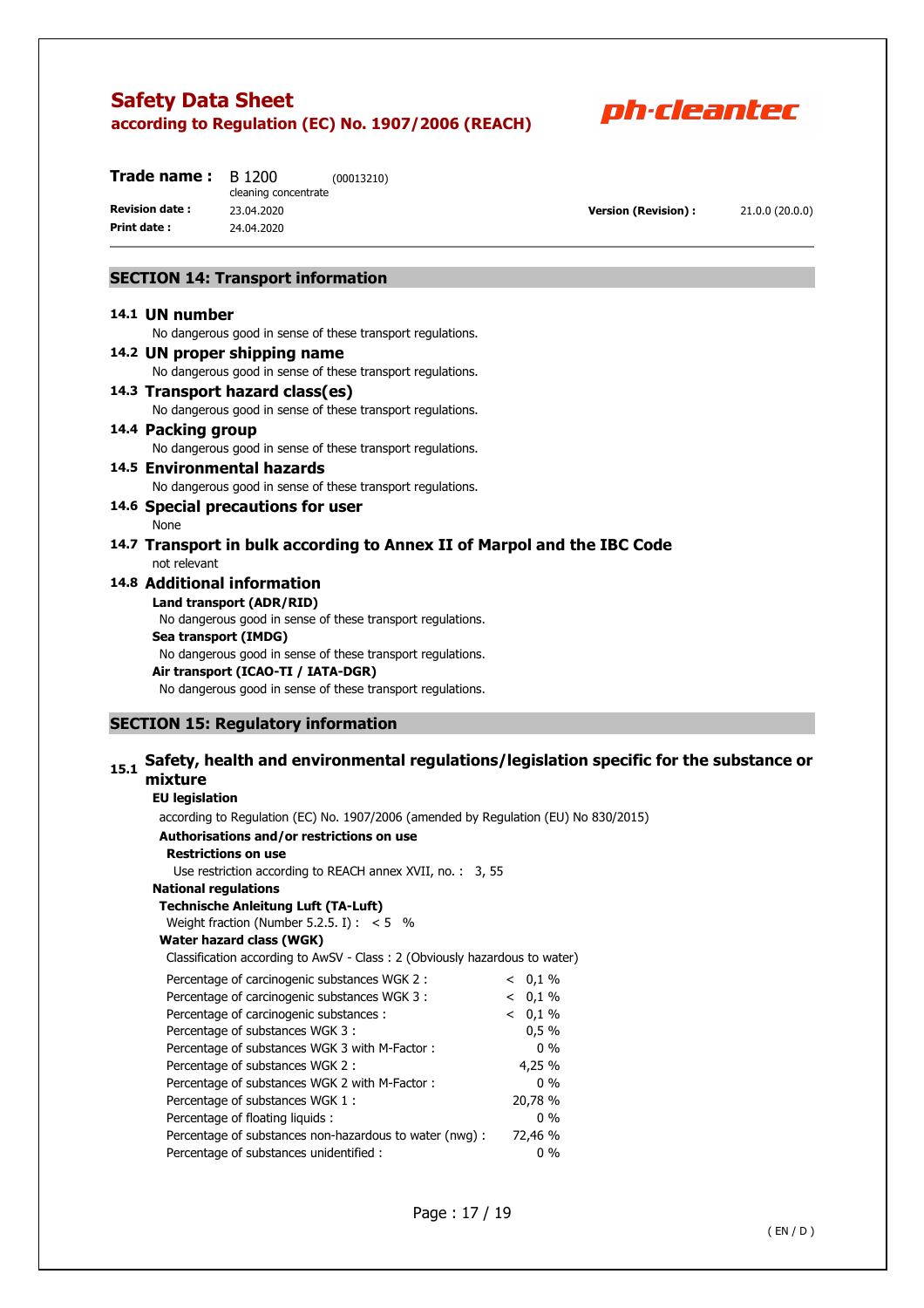

| Trade name :          | B 1200<br>cleaning concentrate | (00013210) |
|-----------------------|--------------------------------|------------|
| <b>Revision date:</b> | 23.04.2020                     |            |
| Print date:           | 24.04.2020                     |            |
|                       |                                |            |

**Version (Revision) :** 21.0.0 (20.0.0)

#### **15.2 Chemical safety assessment**

No information available.

### **15.3 Additional information**

None

#### **SECTION 16: Other information**

#### **16.1 Indication of changes**

02. Label elements - Additional information · 03. Hazardous ingredients · 08. Occupational exposure limit values · 15. Restrictions on use · 15. Water hazard class (WGK)

#### **16.2 Abbreviations and acronyms**

ADN: European Agreement concerning the International Carriage of Dangerous Goods by Inland Waterways (Accord européen relatif au transport international des marchandises dangereuses par voies de navigation intérieures) ADR: European agreement concerning the international carriage of dangerous goods by road (Accord européen relatif transport des merchandises dangereuses par route) AGW: Occupational threshold limit value (Arbeitsplatzgrenzwert – Germany) BCF: Bio-Concentration Factor BOD(5): Biochemical oxygen demand (within 5 days) CAS: Chemical Abstract Service CLP: Classification, Labelling and Packaging CMR: Carcinogenic, Mutagenic, toxic for Reproduction DIN: German Standards Institute / German industrial norm DNEL: Derived No Effect Level DOC: Dissolved organic carbon EAK/ AVV: European waste catalogue/ waste directory-regulation EC50: Effective Concentration 50% ECHA: European Chemical Agency EINECS: European Inventory of Existing Commercial Chemical Substances GHS: Globally Harmonised System of Classification, Labelling and Packaging of Chemicals IATA: International Air Transport Association IC50: Inhibition Concentration 50% IMDG: International Maritime Dangerous Goods Code LC50: Lethal Concentration 50% - LD50: Lethal dose 50% MAK: Treshold limit values Germany NLP: No Longer Polymers NOAEC: No Observed Adverse Effect Concentration NOAEL: No Observed Adverse Effect Level OECD: Organization for Economic Cooperation and Development PBT: persistent, bioaccumulative, toxic PC: Product category PNEC: Predicted No Effect Concentration REACh: Registration, Evaluation and Authorization of Chemicals RID:Regulations concerning the international carriage of dangerous goods by rail (Règlement International concernant le transport de marchandises dangereuses par chemin de fer) STEL: Short-term Exposure Limit STP: Sewage treatment plant SVHC: Substance of Very High Concern TLV: Threshold Limit Value TWA: Time Weighted Average UN: United Nations VOC: Volatile Organic Compounds vPvB: very persistent, very bioaccumulative **16.3 Key literature references and sources for data** 

None

## **16.4 Classification for mixtures and used evaluation method according to regulation (EC) No 1272/2008 [CLP]**